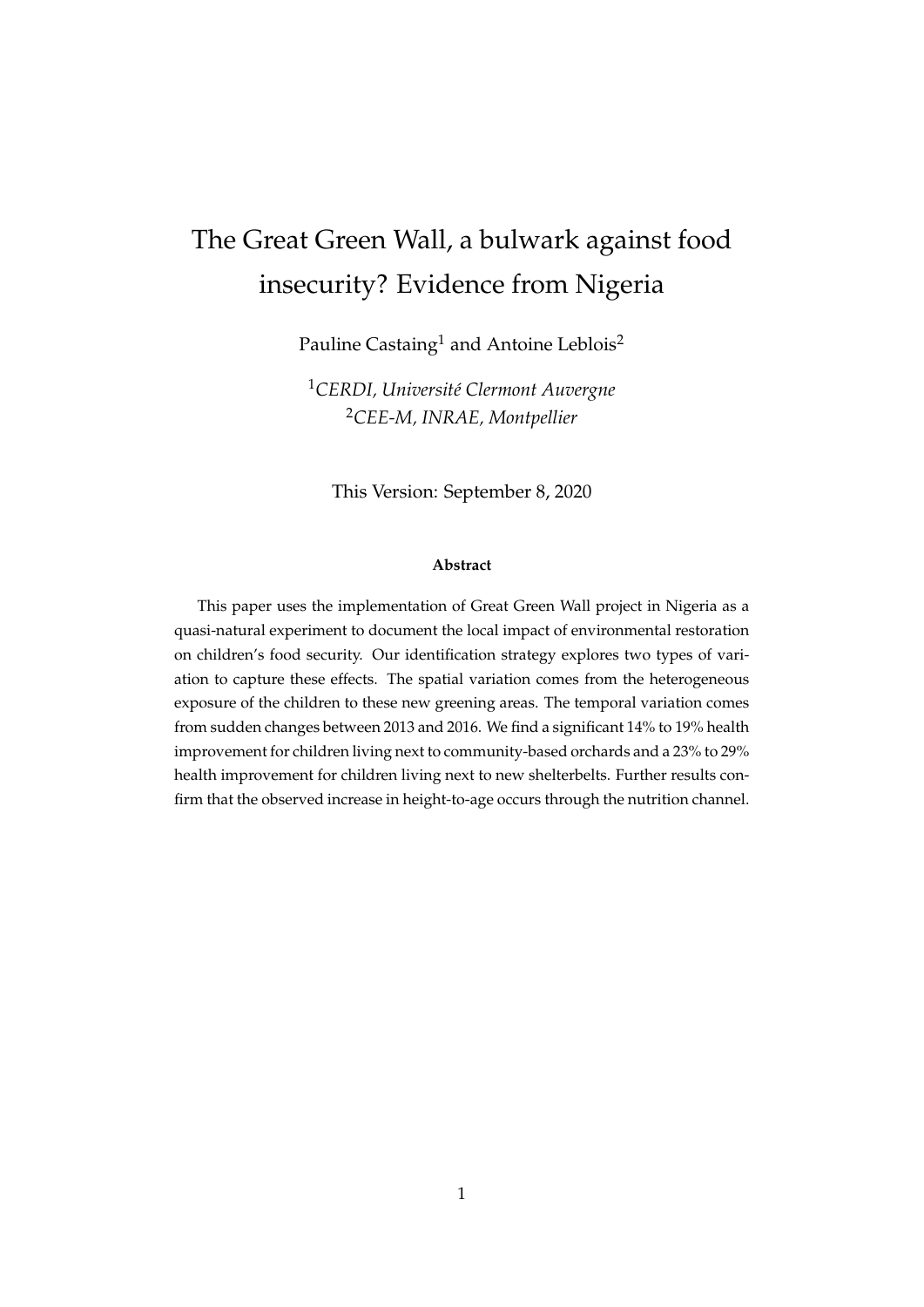### **1 Introduction**

**Context** In the 1970s and 1980s, severe droughts stroke Sub-Saharan Africa with terrifying consequences on local populations. These tragic events motivated the adoption of The United Nations Convention to Combat Desertification in 1994 with the dual objective of evaluating the desertification process and providing sustainable solutions against it.<sup>[1](#page-0-0)</sup> This challenge was all the more important and urgent as almost 80% of the Sub-Saharan economy was, at the time, based on subsistence farming. Besides reducing biological productivity, land degradation damages livelihoods through food insecurity, water shortage, poverty, health problems and conflicts [\(Holden and Shiferaw,](#page-22-0) [2004;](#page-22-0) [Couttenier and](#page-21-0) [Soubeyran,](#page-21-0) [2014;](#page-21-0) [Olagunju,](#page-23-0) [2015\)](#page-23-0). Following the UNCCD warming assessment of desertification and its consequences on human well-being, eleven African countries committed to the creation of the Great Green Wall (GGW) in [2](#page-0-0)007.<sup>2</sup> They agreed to join forces to reforest the region through a 7000 km greenbelt across the continent. Initially designed as a continuous wall of vegetation, the project has evolved to become a mosaic of interventions to restore ecosystems and address the needs of local populations [\(Goffner](#page-22-1) [et al.,](#page-22-1) [2019\)](#page-22-1). Whether such an ambitious environmental restoration project significantly improves livelihoods of the surrounding households is still an under-explored research question.

Forests are expected to have important consequences on welfare outcomes given the numerous ecosystem services that are at stake. There exists a growing body of evidence showing that forest-based ecosystem services are correlated to human well-being through diet quality, nutrition or health. Forests help improving household livelihoods through both direct and indirect channels. Direct reliance on ecosystem services refers to the capacity of the forests to provide households with products that address basic needs in terms of food, fiber, energy and shelter [\(Angelsen et al.,](#page-21-1) [2014;](#page-21-1) [Ickowitz et al.,](#page-22-2) [2014\)](#page-22-2). Additionally, income-generating activities such as selling forest-based products or working in the conservation area are created consequently to the emergence of green areas [\(New](#page-23-1)[ton et al.,](#page-23-1) [2016\)](#page-23-1). At last, forest resources can provide safety nets that help households absorb seasonal income shortfalls, periods of scarcity or environmental stress [\(Wunder](#page-23-2) [et al.,](#page-23-2) [2014\)](#page-23-2). Many case studies bring evidence on the higher use of forest resources when a shock occurs, such as a crop failure, to complement the income or meet with subsistence

<sup>&</sup>lt;sup>1</sup>The United Nations Convention to Combat Desertification defines desertification as "land degradation in arid, semi-arid and dry sub-humid areas resulting from various factors, including climate variation and human activities" (UNCCD, 1994).

<sup>&</sup>lt;sup>2</sup>The eleven countries include Burkina Faso, Chad, Djibouti, Ethiopia, Eritrea, Mali, Mauritania, Niger, Nigeria, Senegal and Sudan.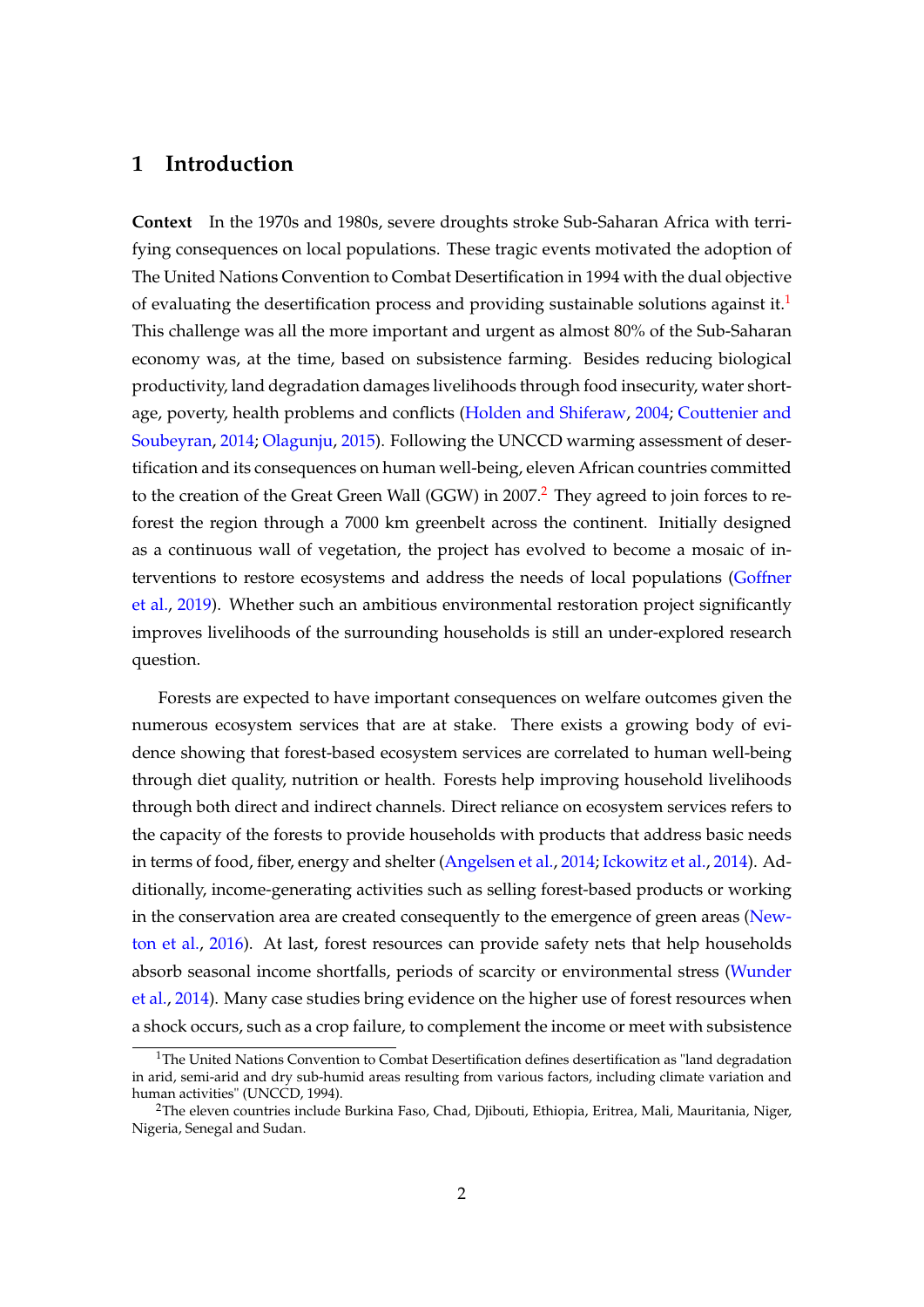needs [\(Pattanayak and Sills,](#page-23-3) [2001;](#page-23-3) [McSweeney,](#page-23-4) [2005;](#page-23-4) [Fisher et al.,](#page-21-2) [2010\)](#page-21-2). Regarding the indirect channels, crop lands benefit from forest-based environmental services through the supply of pollination, windbreak and nutrient cycling [\(Hajjar et al.,](#page-22-3) [2008\)](#page-22-3). Forests can also indirectly improve households health conditions by, for instance, filtering pollutants and pathogens or reducing exposure to malaria [\(Myers et al.,](#page-23-5) [2013;](#page-23-5) [Berazneva and Byker,](#page-21-3) [2017\)](#page-21-3).

Although the literature on forest benefits is important, no study has analysed how the increase of vegetation cover during early stages of childhood may influence health outcomes. Yet, early life conditions are known to be very important for individual development [\(Behrman and Rosenzweig,](#page-21-4) [2004;](#page-21-4) [Black et al.,](#page-21-5) [2007;](#page-21-5) [Currie and Vogl,](#page-21-6) [2012\)](#page-21-6). Malnutrition in early stages of life has long-term consequences on human capital attainments such as cognitive scores [\(Glewwe et al.,](#page-22-4) [2001\)](#page-22-4) or health, educational and socio-economic achievements as adults [\(Maccini and Yang,](#page-22-5) [2009\)](#page-22-5). For instance, [Hoddinott et al.](#page-22-6) [\(2013\)](#page-22-6) show that individuals who enjoyed a correct growth in the first 3 years of life complete more schooling, score higher tests of cognitive skills in adulthood, have better outcomes in the marriage market, and are more likely to be employed in higher-paying jobs. Therefore, the context in which the child begins her life deserves special attention. The strong correlation between drought conditions in early childhood and future health and socioeconomic outcomes has been shown for many regions: [Hyland and Russ](#page-22-7) [\(2019\)](#page-22-7) show that women from Sub-Saharan Africa who experienced water deficits as children are less wealthy as adults, [Maccini and Yang](#page-22-5) [\(2009\)](#page-22-5) reach similar conclusions for Indonesian women. The environment when the child is in-utero also matters since prenatal exposure to negative shocks can result in lower birth weight with persistent effects [\(Almond and](#page-21-7) [Currie,](#page-21-7) [2011;](#page-21-7) [Lavy et al.,](#page-22-8) [2016\)](#page-22-8). While long-term impacts of food insecurity in early childhood have been well investigated, the literature lacks results about the extent to which individuals are able to mitigate these deficits using environmental restoration programs. To our knowledge, only social safety net programs have been investigated for their ability to help children coping with a harsh environment in early childhood [\(Gilligan et al.,](#page-22-9) [2009;](#page-22-9) [Dasgupta,](#page-21-8) [2017\)](#page-21-8).

**Contribution** This article contributes to the existing literature on environmental restoration and children's welfare in a number of aspects. First, it is one of the first to document the local impact of environmental restoration on children's health outcomes. Although the interplay between deforestation and welfare outcomes is well investigated, there is surprisingly no literature on reforestation projects and their potential impacts on food security and health. Secondly, the distinct analysis conducted on each type of project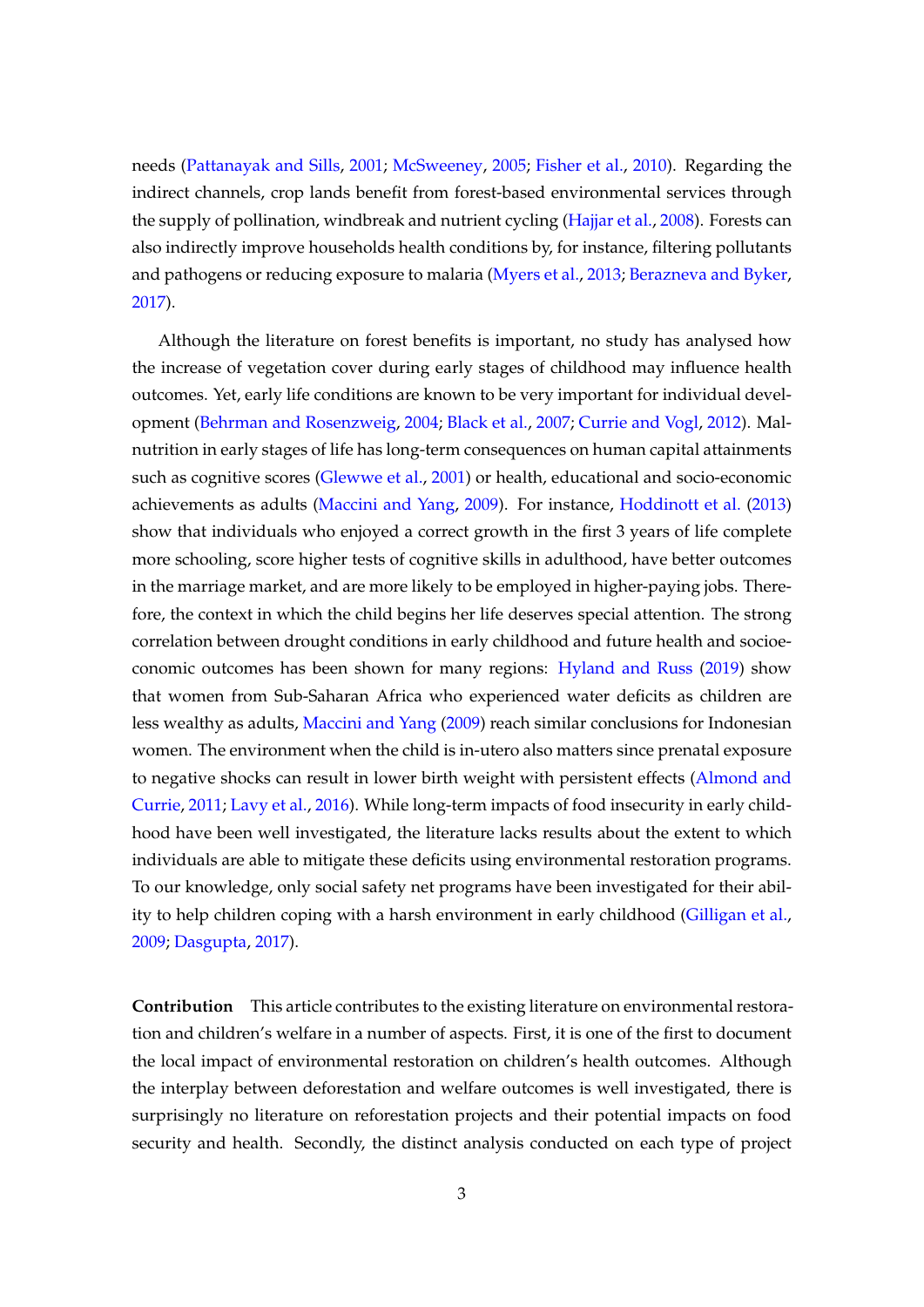launched by GGW program allows to determine the specific greening activity that benefits the most to children. Third, we investigate the underlying channels to better capture the source of health improvement for children. Nutrition level is known as the most important factor affecting linear height growth and explains most of the differences in stature among humans [\(Grasgruber et al.,](#page-22-10) [2014;](#page-22-10) [Perkins et al.,](#page-23-6) [2016\)](#page-23-6). Thus, we assess changes in food security of Nigerian households in order to identify potential drivers of children health improvement.

**Identification Strategy** To rigorously assess the impacts of environmental restoration on food security, we exploit geographical heterogeneity of children in exposure to GGW projects and conduct a difference-in-difference analysis. The Nigerian Demographic Health Survey (DHS) and the information on the location of GGW projects, both geocoded, are combined to assign a treatment status to the children. The identification relies on the quasi-experimental variation in the greening activities implemented between late 2013 and 2016 in the northern regions of Nigeria. We draw from 2013 and 2018 Nigerian Demographic Health Survey (DHS) and their rich information about health status, in particular anthropometric measures for children. However, the main identification issue suffers from the lack of credible counterfactual given that the program was targeted and not randomly allocated to households. To overcome this challenge, we augment the estimations with propensity score reweighting and placebo checks for the period preceding the GGW projects. This empirical methodology stays constant when we investigate the changes in households' nutrition, except that this assessment relies on Nigerian Living Standards Measurement Study - Integrated Surveys on Agriculture (LSMS - ISA).

**Findings** The findings are twofold. First, the children living next to areas where regreening activities have been implemented appear to be in better health than control children. In particular, this result survives all the specifications when the local project is a community orchard, with an important increase in heigh-to-age standard deviation by 14% to 19%. This health improvement goes up to 29% for children living nearby shelterbelt projects. Second, the nutrition intake of local households significantly and positively increases, bringing evidence that health improvement mainly occurs through better food access in the case of orchard treatment.

The remainder of the paper proceeds as follows. Section 2 introduces the context of the new environmental restoration program implemented in Nigeria as well as the data used in the analysis. Section 3 describes the identification strategy and section 4 displays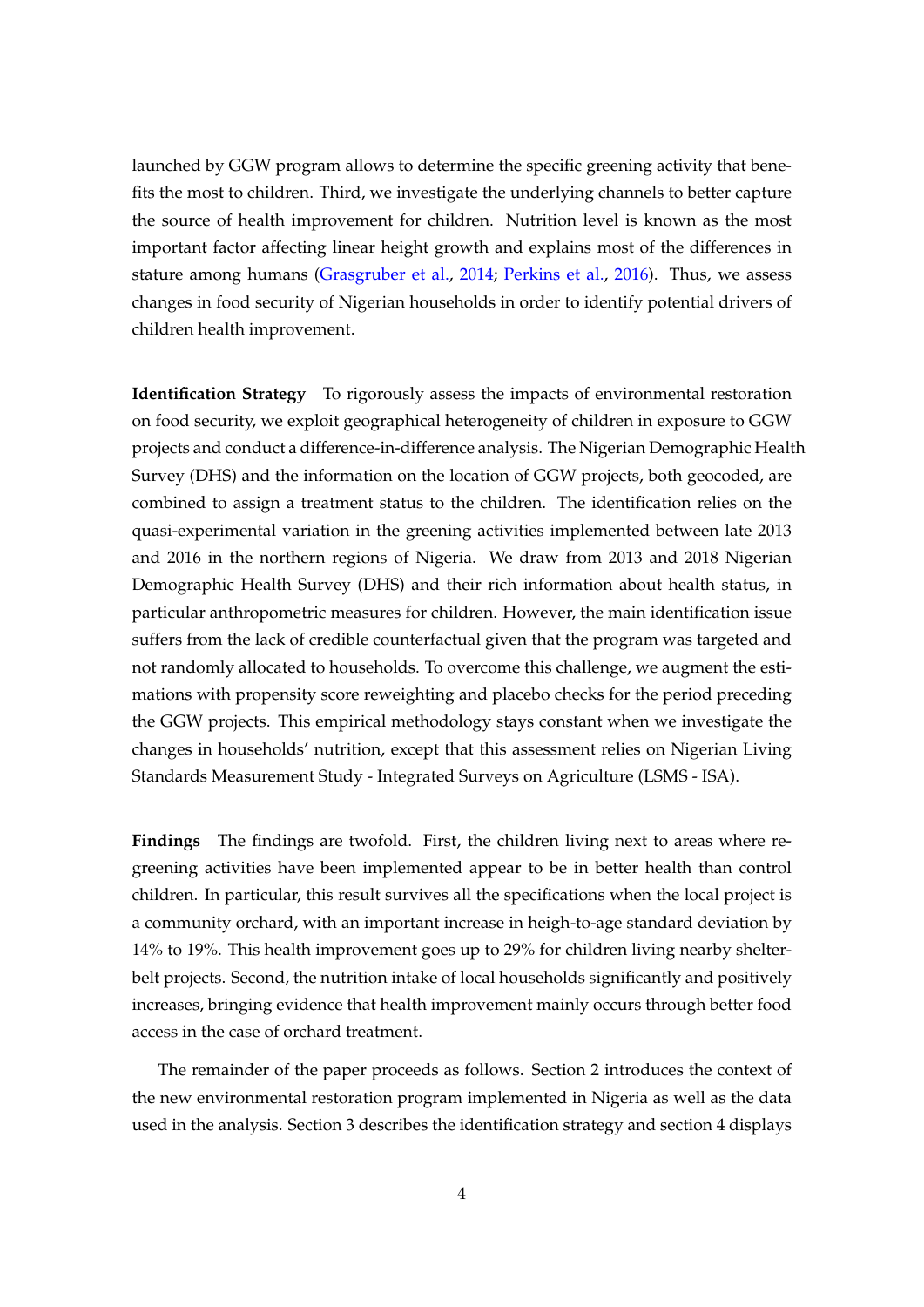the results. Section 5 concludes.

### **2 Context and Data**

#### **2.1 The Great Green Wall in Nigeria**

**The program** The Great Green Wall is a Pan-African initiative spearheaded by the African Union and funded by the World Bank, the European Union and the United Nations. The idea was launched in 2007 to slow down the expansion of the Sahara (between 400 and 100 mm isohyets) by planting a barrier of trees spreading 7000 kilometers from Senegal to Djibouti.

Also represented as the "Sahel Greenbelt", the project implies regreening the Sahel region by planting trees over at least 15-km wide belt in order to tackle desertification, soil degradation and to mitigate atmospheric greenhouse gases emissions [\(Dia and Dupon](#page-21-9)[nois,](#page-21-9) [2010;](#page-21-9) [Saley et al.,](#page-23-7) [2019\)](#page-23-7).

With the rising concerns about the climate change in Sahel region, the greenbelt intends to fill a new role: increasing the vegetation cover to eventually mitigate food insecurity, land conflicts and migration for millions of farmers living in the region. On its official website, the project promises "to bring life back to Africa's degraded landscapes at an unprecented scale, providing food security, jobs and a reason to stay for the millions who live along its path". $3$  To this end, more than height billion dollars have been mobilized and pledged for its support.

The project has been progressing at different scales among the eleven countries com-mitted to give birth to the Greenbelt.<sup>[4](#page-0-0)</sup> In Nigeria, the implementation of the project has been starting in 2013 with about 6,000,000 plants produced mainly for shelterbelts and community orchards. The program covers eleven frontline states along the northern border of the country. The National Council on the Great Green Wall (NCGGW) is the governing body deciding and monitoring the implementation of the program at the national level.

The implementation of the GGW project takes different forms in the country. Shelterbelts are rows of trees usually planted around fields to protect soil from erosion and improve the quality of farmlands. Between 2013 and 2016, 642 kilometers of such hedgerows

<sup>3</sup><https://www.greatgreenwall.org/about-great-green-wall>

<sup>&</sup>lt;sup>4</sup>The focus on the Nigerian case stems from the lack of national data on GGW implementation for other countries involved in the project.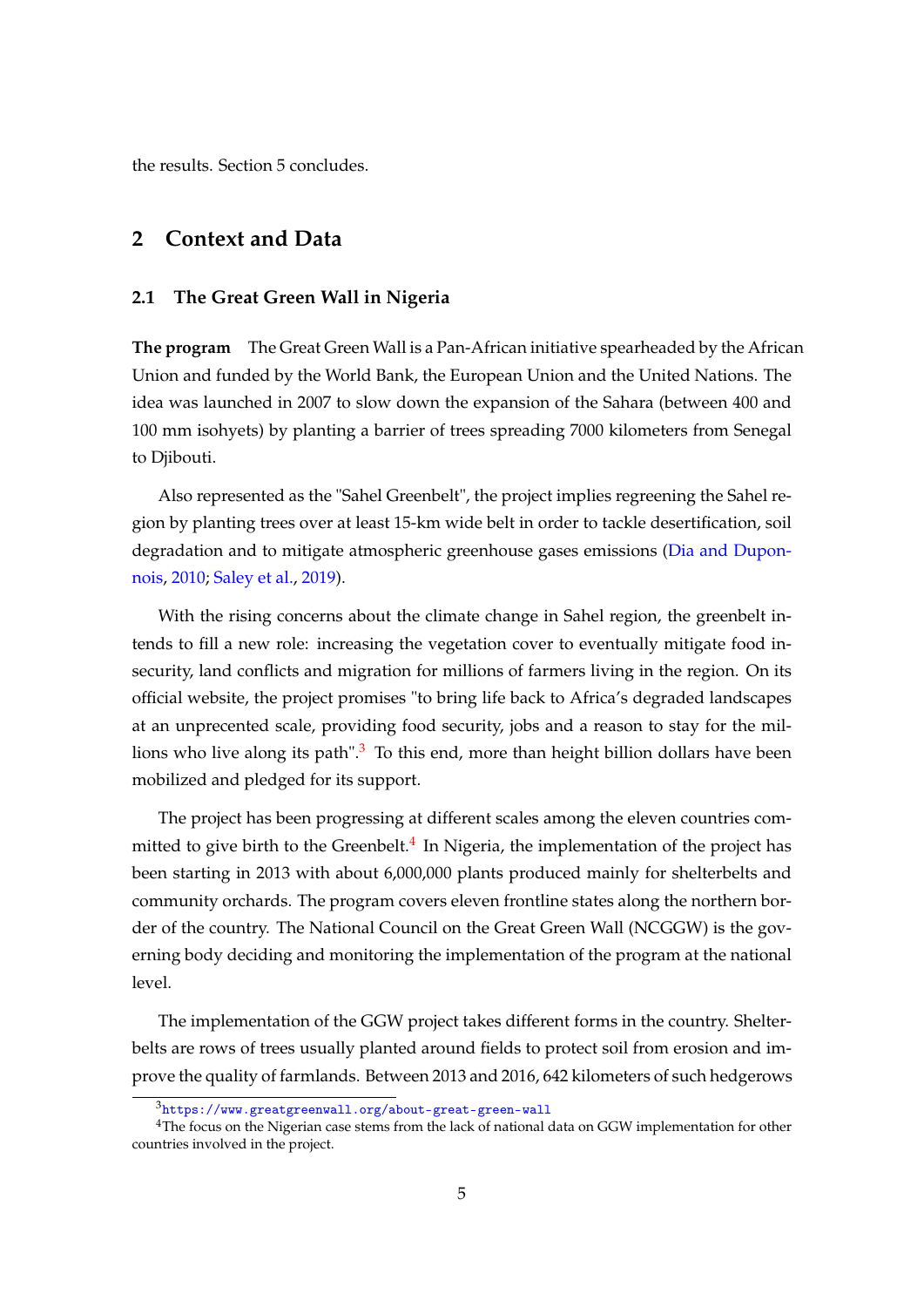<span id="page-5-0"></span>

Figure 1: Location of Great Green Wall Projects in Nigeria

grew along the northern part of the country. About 300 hectares of community orchard have also been established to provide edible products to the local communities. A few projects also consists in providing fuelwood through new community woodlots. At least, about 156 solar and wind-powered boreholes have been constructed from late 2013 to 2016 to serve as water sources for households and their livestock. Given that features and interests associated with each greening activity differ, we decide to separately assess the impacts of orchards and shelterbelts on households' livelihood.

**The data** The main challenge to answer our research question is to locate the greening projects implemented through the Great Green Wall program. The National Council on the Great Green Wall provided us with precious information on the implementation and progress of the program on their territory since 2013. Geolocalisation of the activities, along with the type of the project, were made available for our research project. Figure [1](#page-5-0) provides an overview of the different types of projects implemented on behalf of Great Green Wall program between 2013 and 2016.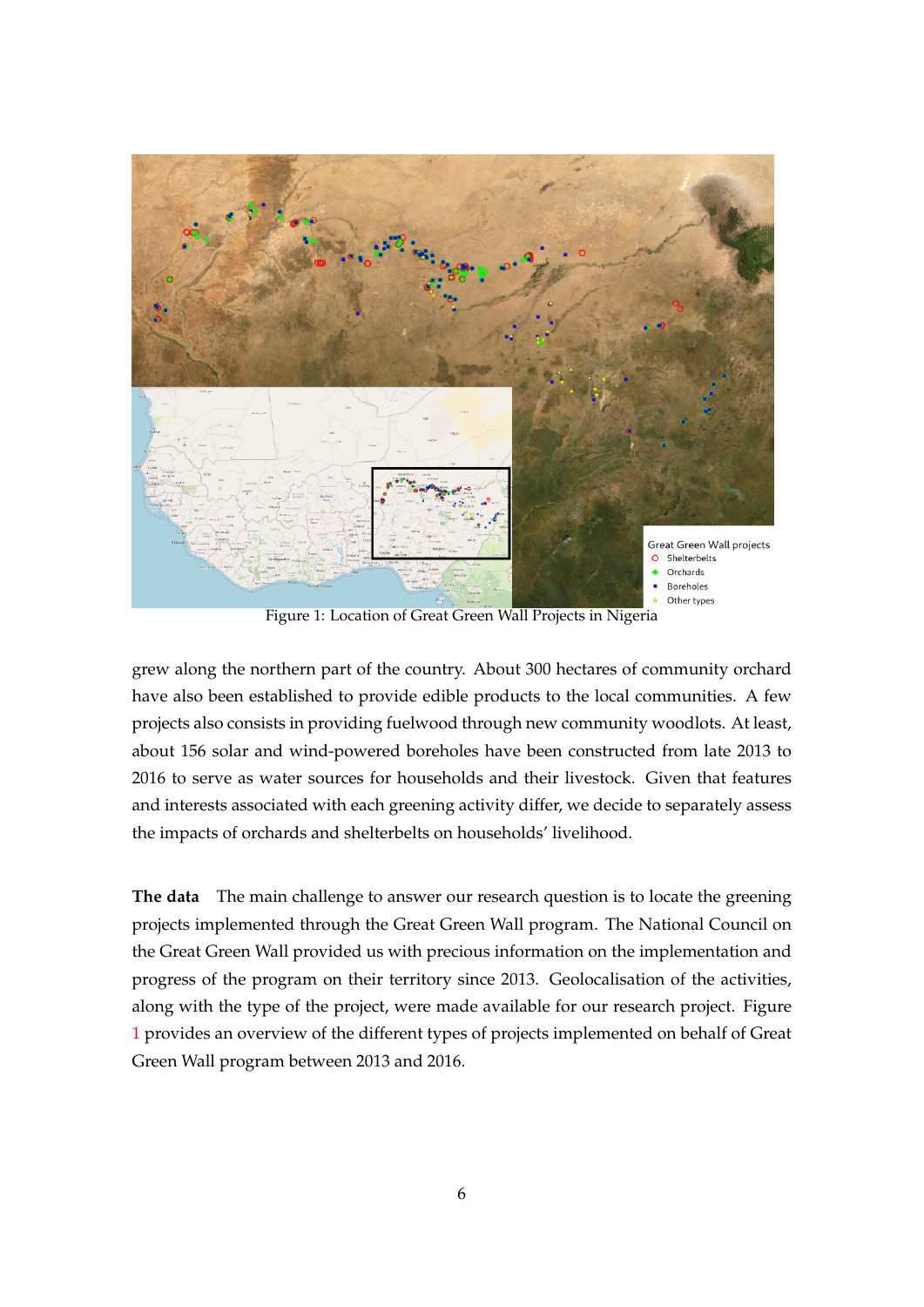#### **2.2 Health of Nigerian Children**

In this paper, the first main source of socio-economic data is the nationally representative Nigeria Demographic and Health Surveys (DHS). DHS are cross-sectional surveys designed to provide information on households characteristics, health and living conditions at the national and state level. The data are geocoded at the DHS cluster level. For confidentiality issues, the DHS program displaces the latitude and longitude of the clusters. In rural areas in particular, they are moved by 0 to 5 kilometers, with 1 % of them displaced by up to 10 kilometers. We make use of data available for 2013 and 2018, two years surrounding the implementation of Great Green Wall projects. In order to perform placebo tests, DHS are also extracted for the year  $2003$ .<sup>[5](#page-0-0)</sup> We restrict our sample to rural households belonging to the eleven Northern States where Great Green Wall projects have been implemented.<sup>[6](#page-0-0)</sup>

The primary sampling unit in the DHS is a cluster defined on the basis of enumeration areas from the 2006 Population Census Frame. All women aged between 15 and 49 years old present at the time of the survey are interviewed. Each of their children who are less than 5 years old are subject to anthropometric measurements. In particular, height was measured in order to establish a height-for-age index and compare it to standards provided by the World Health Organisation (WHO). The height-for-age indicator informs on the long-term nutritional status of the child and captures recurrent or chronic illness at an early age. When the height-for-age standard deviation (HAZ) from the WHO 2006 study medians is below minus two, the child is considered as stunted or chronically undernourished. Children whose HAZ score is below minus three standard deviations from the median are considered severely stunted. The DHS Final Report conducted in Nigeria in 2018 reveals that 37% of Nigerian children below 5 years old are stunted. Investigating HAZ allows us to capture the impacts of environmental reforestation on children health and food security on a long term, independently from recent changes in dietary intakes.

The children are assigned with a treatment status according to their distance to the GGW project, with a threshold established at 20 kilometers for the main specification. Among the children who are included in the analysis, approximately 20% are less than

 $5$ Nigerian DHS are available for the year 2008. However, the food security indexes that could be extracted from these data might be greatly distorted by the National Special Programme for Food Security (NSPFS) implemented in Nigeria right before the 2008 DHS collection. The broad objective of the NSPFS was to contribute to sustainable improvements in national food security through increases in agricultural productivity and food production. Several sites in northern Nigeria were selected to receive field activities from the 2003 cropping season to 2006. More information about implementation and objectives of the programme is available here: <www.fao.org/3/a-bd346e.pdf.>

<sup>&</sup>lt;sup>6</sup>These states are Adamawa, Bauchi, Borno, Gombe, Jigawa, Kano, Katsina, Kebi, Sokoto, Yobe and Zamfara.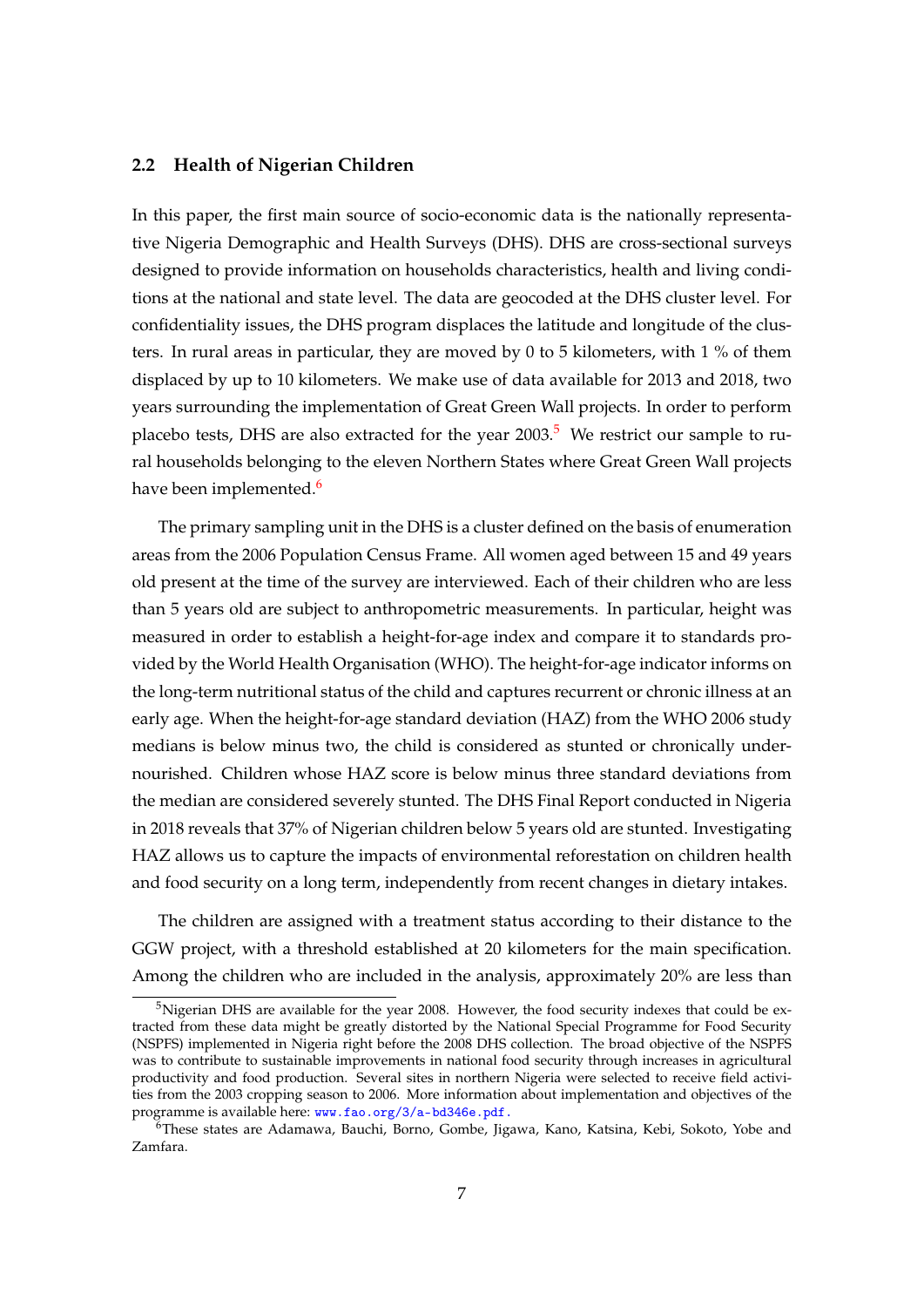<span id="page-7-0"></span>

Figure 2: The evolution of height to age under two treatment definitions

20 kilometers far from a community-based orchard in 2018 whereas only 9% are close to a shelterbelt project (see Table [1\)](#page-10-0). The figure [2](#page-7-0) distinguishes children located close to an orchard or a shelterbelt project and shows their average HAZ score across the three waves of DHS.<sup>[7](#page-0-0)</sup> Even though the 2003 average HAZ score is lower for the children living in the area selected for orchards implementation, both treated and control children experience health improvement following a parallel trend until 2013. During the period of orchards implementation, HAZ scores display downward trends for both groups with higher worsening health conditions for control children (from -1.98 to -2.27, i.e. -15 %) than treated children (from -2.28 to -2.31, i.e. -1%). If we consider the shelterbelt projects, we see that health conditions has increased in the treated group (from -2.55 to -2.28, i.e. +11%) while it has decreased for the control group (from -2.01 to -2.28, i.e. -13%). Further investigation helps understanding whether this difference in health evolution between treated and control children is driven by the implementation of environmental restoration projects.

<sup>&</sup>lt;sup>7</sup>The figure  $A1$  in appendix introduces the trends when the average HAZ score from 2008 DHS is included.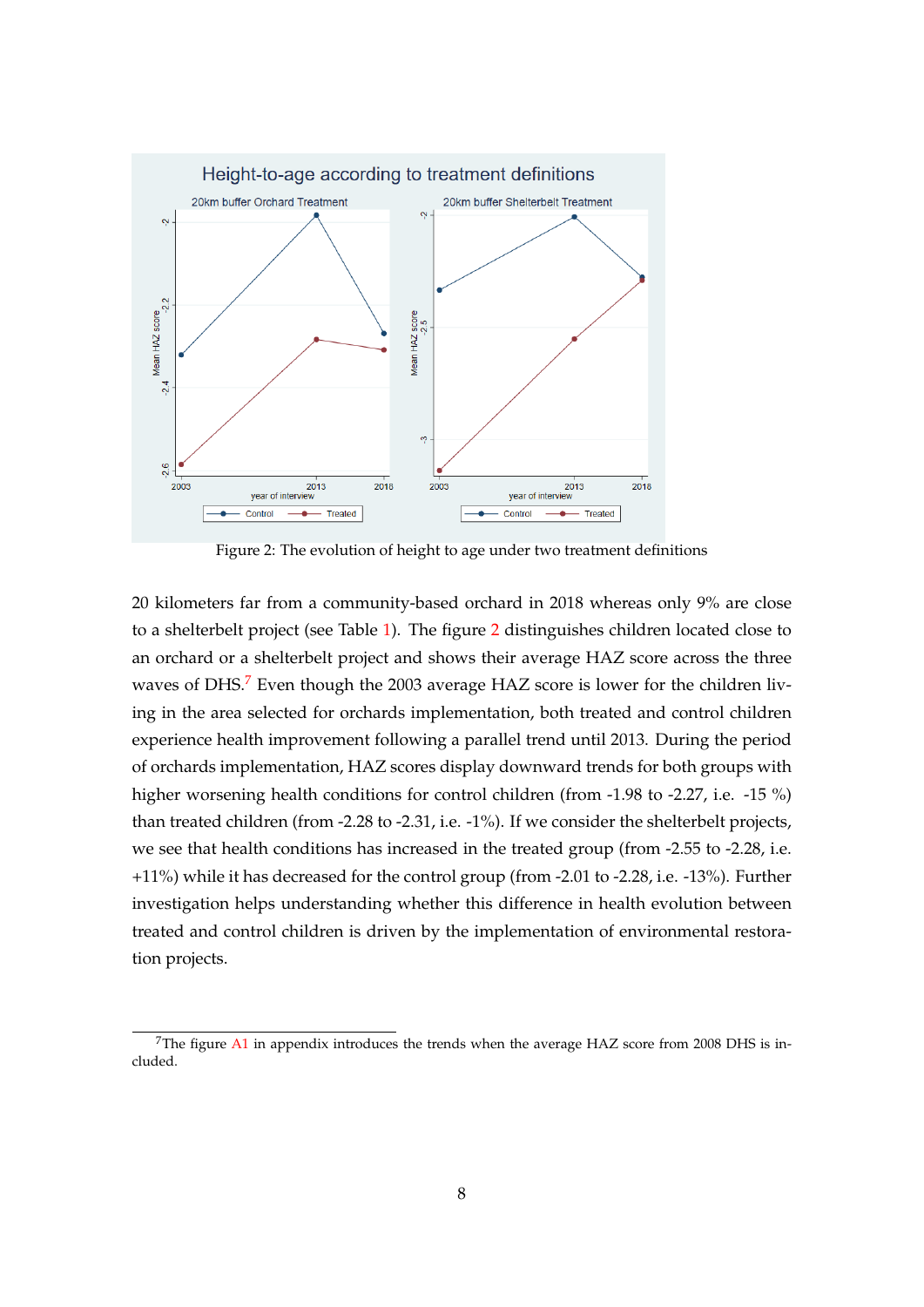#### **2.3 Food Consumption of Nigerian Households**

The second main source of socio-economic data helps investigating the role played by nutrition in children's health improvements. The medical and biological literature brings evidence that nutrition is the main channel through which physical growth operates [\(Grasgruber et al.,](#page-22-10) [2014;](#page-22-10) [Perkins et al.,](#page-23-6) [2016\)](#page-23-6). To capture food access and nutrition, the two most popular indicators are food consumption and calories intake. However, both are impossible to compute according to the narrow available information on nutrition intakes in the DHS. Therefore, we run the analysis of the underlying mechanisms with the use of an additional dataset that are the Nigerian LSMS-ISA.

The LSMS is a panel survey available for four waves (2010/2011 ; 2012/2013; 2015/2016 ; 2018/2019). However, the questionnaire for the last wave has been fully revised in comparison to previous years, making it too complicated to harmonize food security variables for our purpose.  $8$  For each round, the data collection follows a two-step process in line with the agricultural calendar, both after the planting season (September) and after the harvest season (March). This data represents a rich source of information for household food security and consumption aggregates. In total, about 5,000 Nigerian households are repeatedly questioned on their agricultural activities, other income activities, and household expenditures and consumption. Household location is geo-referenced with a coordinate modification strategy that follows the method developed by the DHS Program. The distance between the LSMS cluster and the GGW project helps us to determine the treatment status of the household, with a baseline threshold established at 20 kilometers. Again, we restrict our sample to the rural households living in the eleven states where some greening projects have been implemented.

Food consumption forms a common food access indicator, also more broadly used as a proxy for wealth status. It refers to the monetary value of the food consumed by the household on the last seven days, including both food purchased and food produced at home. <sup>[9](#page-0-0)</sup> To take into account household size, food consumption is divided by the number of equivalent adults. Given that consumption measure may be subject to measurement error, we winsorize the variable at the bottom and top 1 % of the whole sample to prevent the results being driven by extreme values. Eventually, calories intake would have been

 $8$ Moreover, after almost a decade of visiting households, a big refresh of the sample was conducted for the fourth wave, with new enumeration areas. Due to security reasons, rural areas of Borno state were fully excluded from the refresh sample. Given that this state is part of our focus, it compromises the representativeness of the data.

 $9$ The food consumption variable is directly computed by the LSMS team. The general principle of valuation of food consumption is to use unit values, derived from reported purchases, and quantities consumed from all sources (purchased and own production).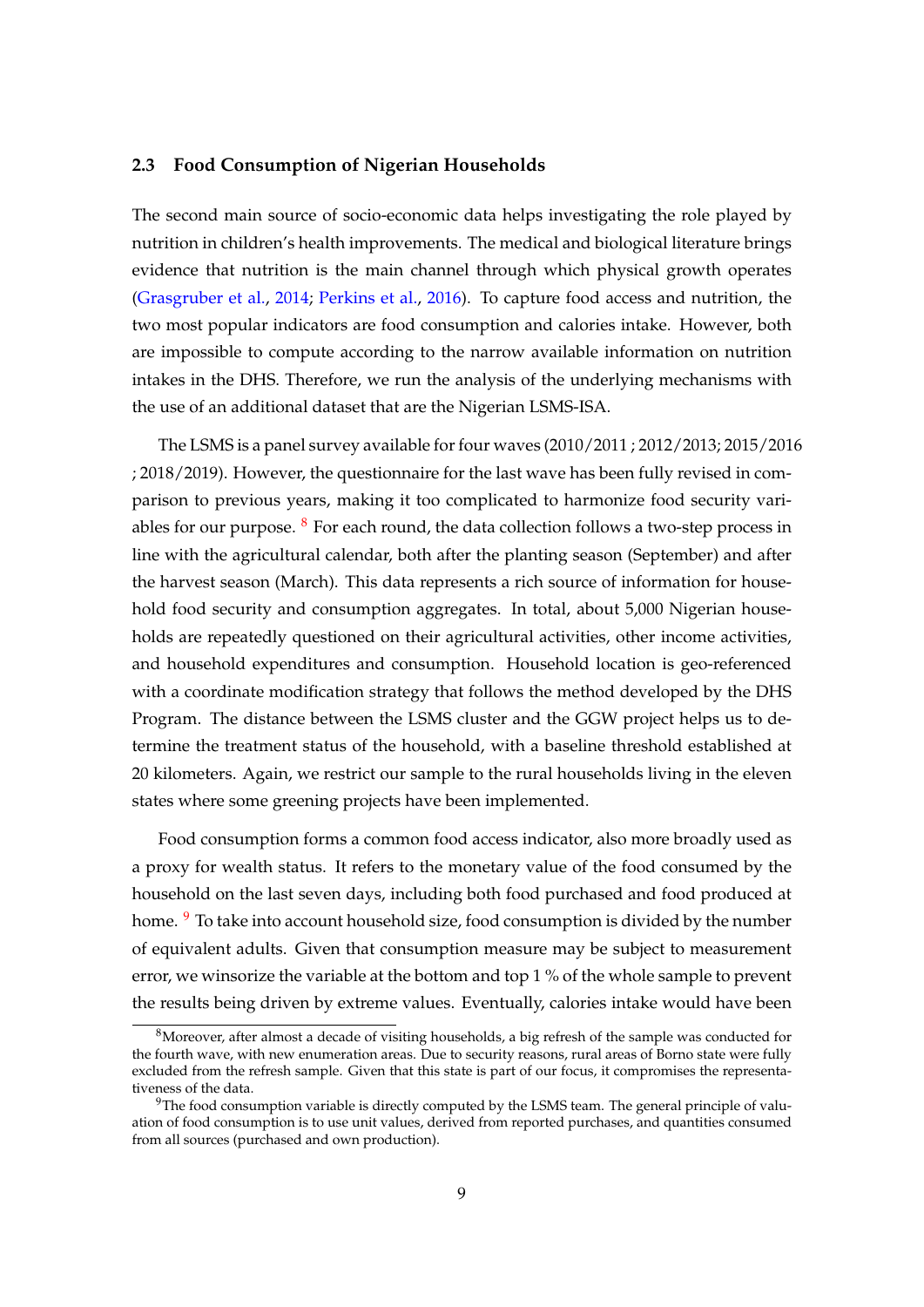<span id="page-9-0"></span>

Figure 3: The evolution of food consumption under two treatment definitions

a reliable indicator for nutrition [\(Steckel,](#page-23-8) [1983\)](#page-23-8). Unfortunately, Nigerian LSMS-ISA suffer from large measurement errors due to the lack of conversion factors for the food quantity units of measure used in the survey, preventing us from assessing the calories intake.

Given that the post-planting period of the third LSMS wave was conducted during the GGW implementation, that is 2015, we focus on the post-harvest visit to avoid any period of overlap. In 2016, 13% of the households are treated by the implementation of an orchard project whereas 9% lives close to a shelterbelt activity. Figure [3](#page-9-0) displays the evolution of the winsorized food consumption across three post-harvest waves of LSMS. From 2013 to 2016, that is the time window when GGW projects were implemented, the average food consumption increases for both treated and control households. In particular, households treated by community-based orchards catch up the low food consumption they experienced in 2013.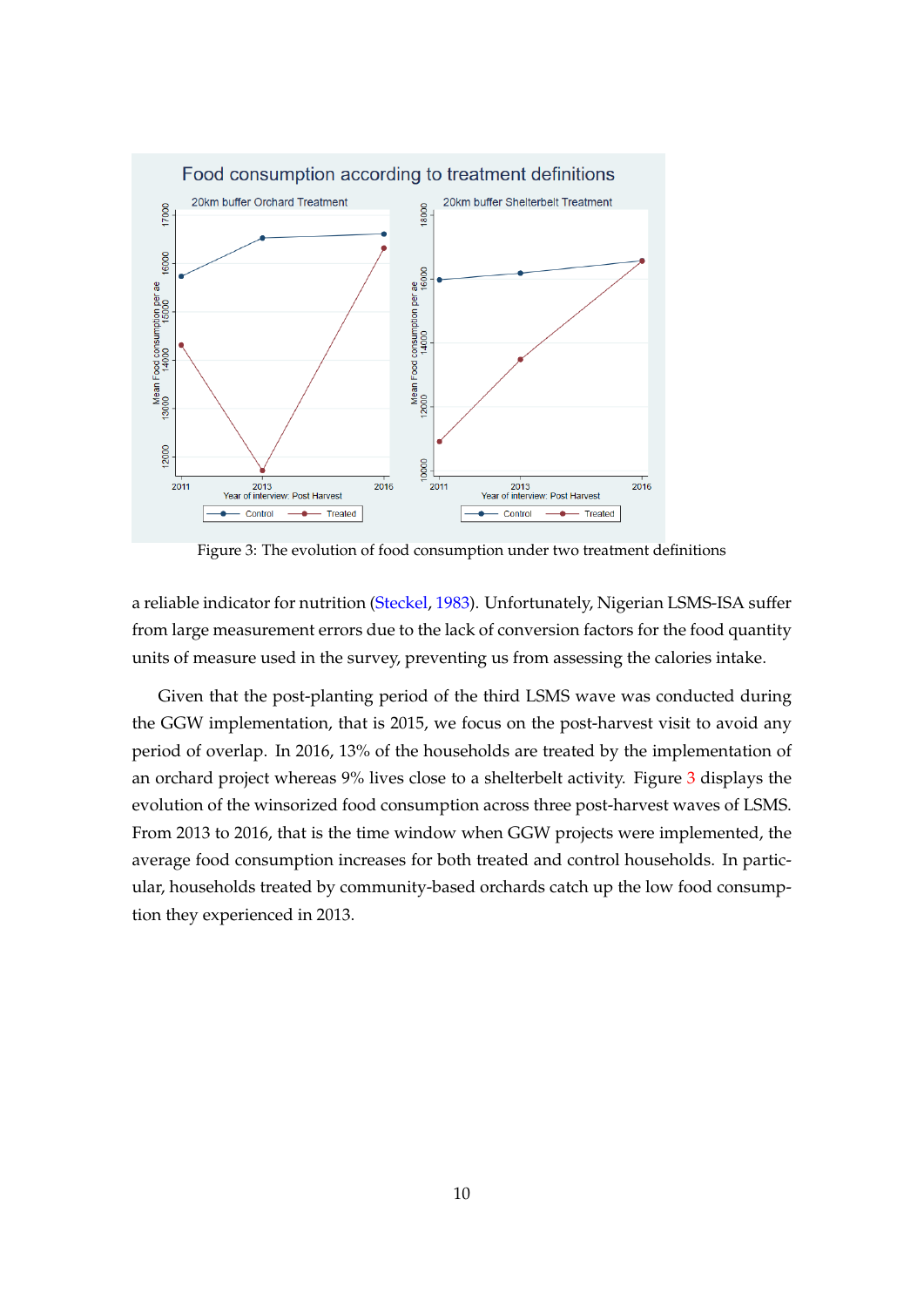<span id="page-10-0"></span>

|              | <b>DHS</b> |         |         |         |         |         | LSMS           |         |  |
|--------------|------------|---------|---------|---------|---------|---------|----------------|---------|--|
|              |            | 2013    | 2018    |         | 2013    |         | 2016           |         |  |
|              | Treated    | Control | Treated | Control | Treated | Control | <b>Treated</b> | Control |  |
| Orchard      | 2.257      | 9.081   | 2.339   | 8.921   | 280     | 2.065   | 278            | 1.909   |  |
| Shelterbelt  | 808        | 10,530  | 931     | 10.329  | 199     | 2.146   | 202            | 1,985   |  |
| Total Sample |            | 11,338  |         | 11,260  |         | 2,345   |                | 2,187   |  |

Table 1: Distribution of Observations among Treated and Control Groups

### **3 Empirical Framework**

The evolution of Great Green Wall implementation and re-greening of the Sahel offers an ideal quasi-natural experiment to better capture how environmental restoration programs may enhance health for children. The implementation of the project falls into the definition of quasi-natural since the targeted population is not randomly assigned. Indeed, the project focuses on specific areas where vegetation is already scarce and where there is a big room for food security improvements. This quasi-natural experiment is then subject to concerns regarding its internal validity because the treatment and the control group may not be comparable at baseline. To mitigate this risk and motivate our analysis, we provide several statistical tests.

The goal of this empirical study is to identify how the Great Green Belt enhances rural livelihoods for the local communities. To this end, we explore variations across time (the regreening period) and space (children distance to greenbelt projects provides). This actually refers to a double difference methodology, also called Difference-in-Difference (DiD). To do so, it is crucial to determine a treated and a control group at best.

We identify the locations of Great Green Wall projects by referring to the census of the projects and their GPS coordinates registered at the National Agency. In our baseline specification, we use a 20-kilometer buffer to distinguish treated and non-treated children. We believe that a buffer of 20 kilometers radius carries the dual benefit of being narrow enough to capture treated households while limiting the error in measurement induced by geographic displacement procedure on DHS clusters. In a robustness check, we exclude from the analysis all the children who are between 20 and 40 kilometers far from a project in order to rule out the risk that treated children are assigned to the control group.

Once we have determined if households are treated or not, we rely on DiD methodologies to assess the impact of the treatment on children's height-to-age. The following equation illustrates the canonical set up with two units and two time periods, with one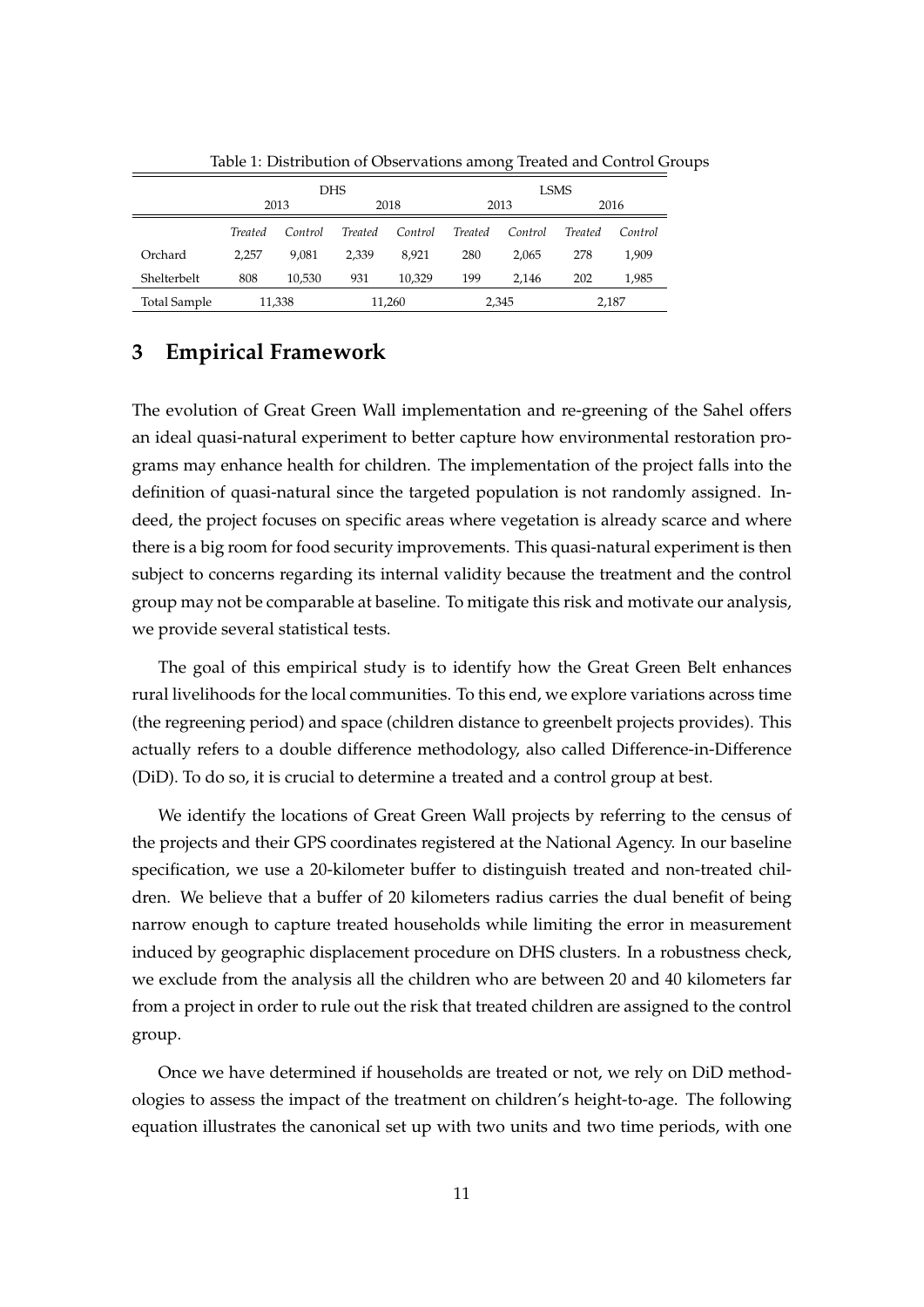of the units being treated in the second period :

$$
Y_i = \alpha + \beta POST_i \cdot TREAT_i + \gamma POST_i + \delta TREAL_i + \nu X_i + \theta X_i \cdot POST_i + \epsilon_i. \tag{1}
$$

with *Y<sup>i</sup>* being the anthropometric measurement for child *i* whereas *POST<sup>i</sup>* and *TREAT<sup>i</sup>* are indicators for being in the post-treatment period and for the treated unit respectively.  $\beta$  is the coefficient of interest, also called the treatment effect; it gives the estimated impact of the change in greening areas on the health of children who live next to a GGW site. *X<sup>i</sup>* include socio-demographic covariates such as sex and age of the head of the household, the size of the household, the distance to the nearest water source, the education/marital/religion/body mass index of the mother and the number of droughts registered on the period 1980-2000. *POST<sup>i</sup>* and *X<sup>i</sup>* are also interacted for sensitivity checks.

**Propensity Score Reweighting** The empirical framework is subject to some limits for which the literature suggests remedies. In this quasi-natural experiment, the decision on the location of the project is certainly not random. The table  $A1$  brings evidence that there are persistent differences across treated and control households at baseline. Among the multiple techniques that have been developed to help researchers capturing the impact of a program on individuals or households with different characteristics at baseline, we decide to employ the Inverse Probability Weighting (IPW) method. Its ability to recover unbiased estimates of average treatment effects in observational studies has made this method very attractive for causal inference [\(Hirano et al.,](#page-22-11) [2003;](#page-22-11) [Austin and Stuart,](#page-21-10) [2015\)](#page-21-10). The approach consists in estimating the probability of treatment assignment conditional on observed covariates, also called the propensity score, and using it to reweight each observation from the data. To be more specific, the estimated probability of being treated by a project for observation *i*, denoted  $p_i = P(TREAT_i = 1)$ , is computed based on the set of covariates X. <sup>[10](#page-0-0)</sup> Using this probability, we derive weights  $\frac{1}{1-p_i}$  and  $\frac{1}{p_i}$  assigned to nontreated and treated observations respectively.  $11$  The table [A3](#page-26-0) in appendices introduce the determinants of the treatment assignment.

**Placebo Checks** The placebo estimations aim at checking whether treated and control children had similar health trends before the regreening period. Two pre-treatment waves are available to check for Placebo Tests. It allows to build a credible counterfac-

 $10$ In our case, this estimation relies on a logit estimator.

 $11$ The propensity score reweighting is separately executed for Orchard and Shelterbelt treatments.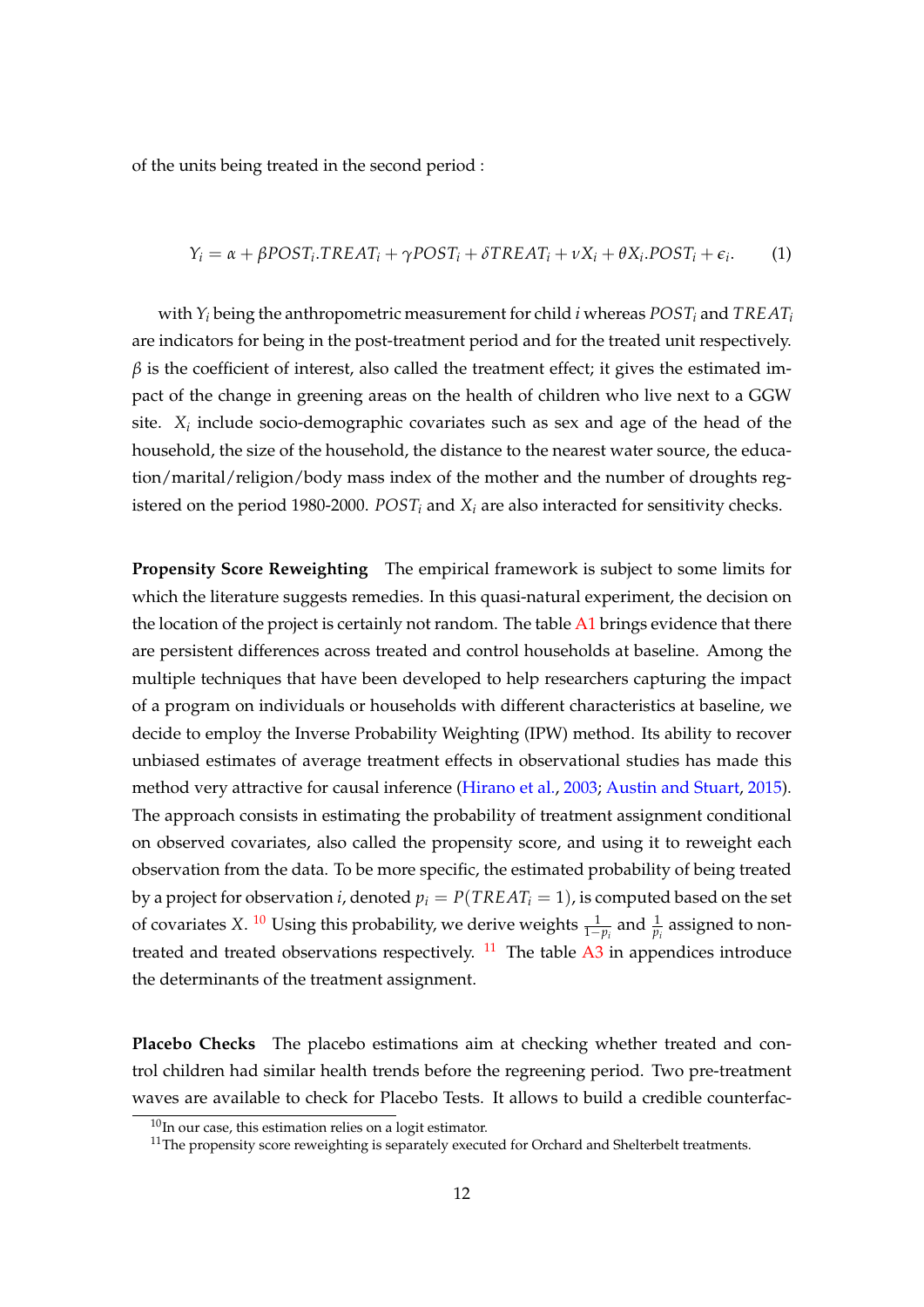tual for the control group and tests if any difference occurs during the placebo period. We do so by replicating the baseline estimations on the Placebo Period 2003-2013, with the difference that children from 2013 DHS wave are considered to belong to the posttreatment period ( $POST<sub>i</sub> = 1$ ). Given that several projects related to food security and agricultural productivity have been implemented on local households between 2003 and 2006, the average height-to-age of the children from the 2008 DHS displays an important increase for both treated and control groups  $(A1)$ . We therefore decide to run the main placebo analysis on the period 2003-2013 to prevent bias on the results but still display the placebo estimates for the period 2008-2013.

**Triple Difference** We exploit the heterogeneity of the results by conducting a triple difference analysis. The age of children is used to define an extra control group. We consider that age of children is a gradual filter in terms of exposure to the projects. In particular, children who are less than two years old are considered as controlled given that no new project was implemented between 2016 and 2018. Those new-born children might have been less exposed to the projects given that the implementation of the projects in its early-stage requires more labor force and generates more income for the surrounding households. They may be an heterogeneity in the magnitude of the treatment if children are treated during the very beginning of the project, or later. Therefore, we create an additional dummy, *Age<sup>i</sup>* , equal to 1 if the child is more than two years old, and interact this new term with other main variables (*POST<sup>i</sup>* and *TREAT<sup>i</sup>* ).

**Channels Investigation** Eventually, we use the same DiD methodology to investigate the change in food access for LSMS surveyed households. This time, the unit of observation  $i$  is the household, and covariates  $X_i$  include the age and sex of the household head, the size of the household, and the rainfall during the wettest quarter during the year previously to the survey. The balance table for treated versus control households [A2](#page-25-0) displays significant differences for characteristics at baseline in terms of rainfall. We tackle again this identification issue with the use of the IPW method and placebo checks.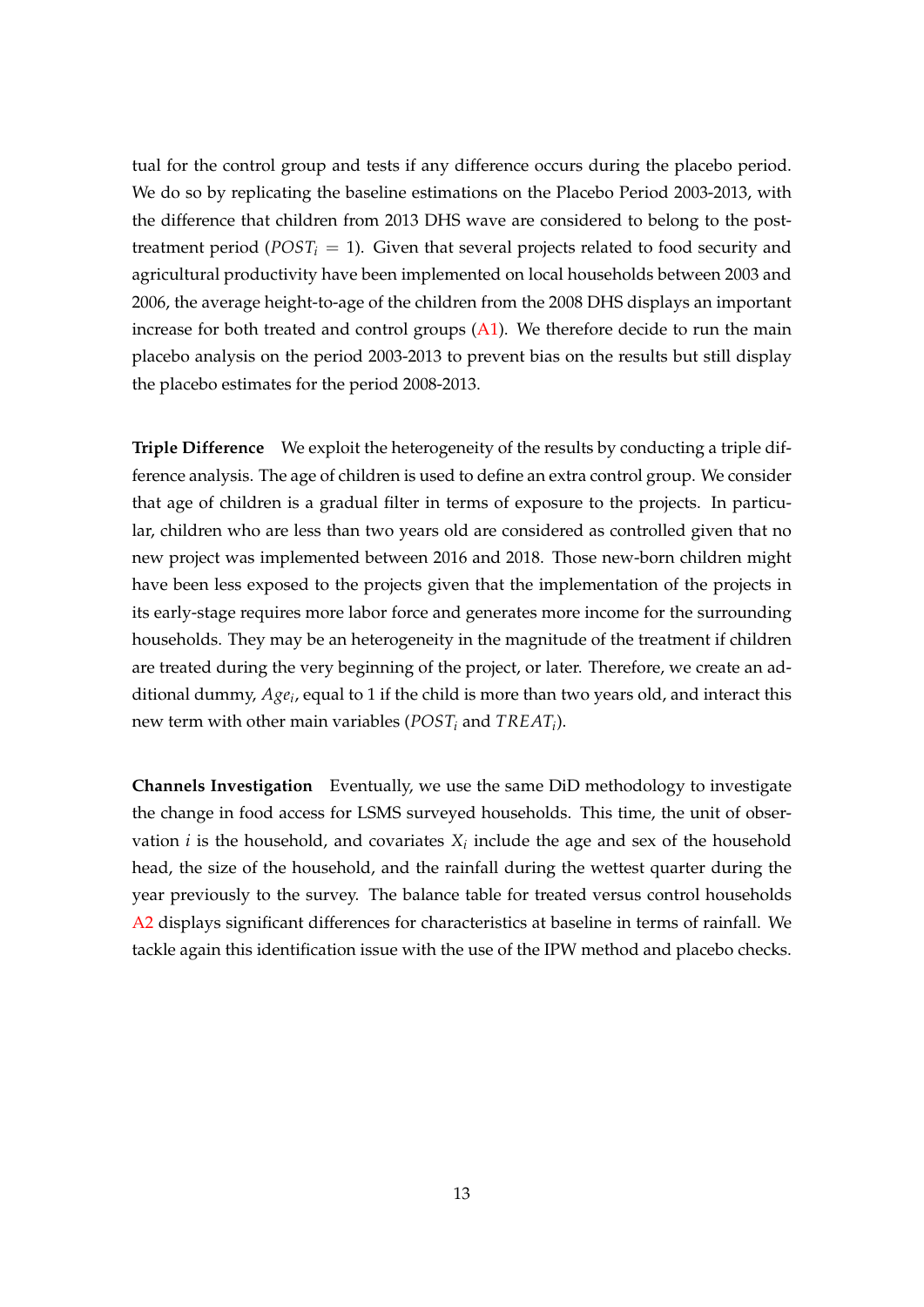### **4 Results**

#### **4.1 Main results**

All the tables from this section are split between the panel with children surveyed for the period of interest and the children surveyed during the placebo period. Table [2](#page-14-0) displays the results of the DiD estimation of the orchard 20 km buffer treatment on children's height-to-age standard deviations. The results show persistent positive and significant causality between orchard development and children's health across specifications. The coefficients range from 0.28 to 0.37 according to the specification at stake, meaning that one new orchard project created in a 20 km buffer around a cluster increases by 14% to 19% the health of children in treated areas relatively to children from other areas.<sup>[12](#page-0-0)</sup> The stronger and higher estimate corresponds to the propensity score reweighting specification, for which each children has been associated to its probability to be treated. The placebo estimations aim at checking whether treated and controlled children had similar health improvement trends before their exposure to environmental restoration projects. The lower panel in [2](#page-14-0) shows that none of the placebo estimates of *β* are statistically different from zero across all specifications. Living in the areas that would later be exposed to orchard activities did not imply a specific trend in terms of children's health improvement.

Table [3](#page-15-0) displays the results for the DiD estimation for the other treatment assignment, that is the proximity to shelterbelt projects. The magnitude of the impact of this greening activity on children's health is higher and significantly positive across all specifications. The coefficients show a 23% to 29% increase in HAZ score of treated children in compar-ison to their controlled counterparts.<sup>[13](#page-0-0)</sup> The treatment simulated on the placebo period shows that children's health was not following a positive trend for the children who were about to experienced the creation of GGW projects nearby. The placebo estimates show no significant results, bringing evidence that the trend captured during the actual treatment period was not already existing before.

Table [A4](#page-27-0) in appendix introduces the coefficients when the treatment definition includes all type of projects together, such as orchards, shelterbelts, woodlots or boreholes. Overall, the proximity to GGW projects significantly enhances HAZ scores by 15 % to 21% across specifications.<sup>[14](#page-0-0)</sup> Tables [A5](#page-28-0) and [A6](#page-29-0) show that restricting the control groups to

<sup>&</sup>lt;sup>12</sup>This effect is relative to the pre-treatment control group mean HAZ score, that is -1.983 in 2013.

<sup>&</sup>lt;sup>13</sup>This effect is relative to the pre-treatment control group mean HAZ score, that is -2.007 in 2013.

 $14$ This effect is relative to the pre-treatment control group mean HAZ score, that is -1.983 in 2013.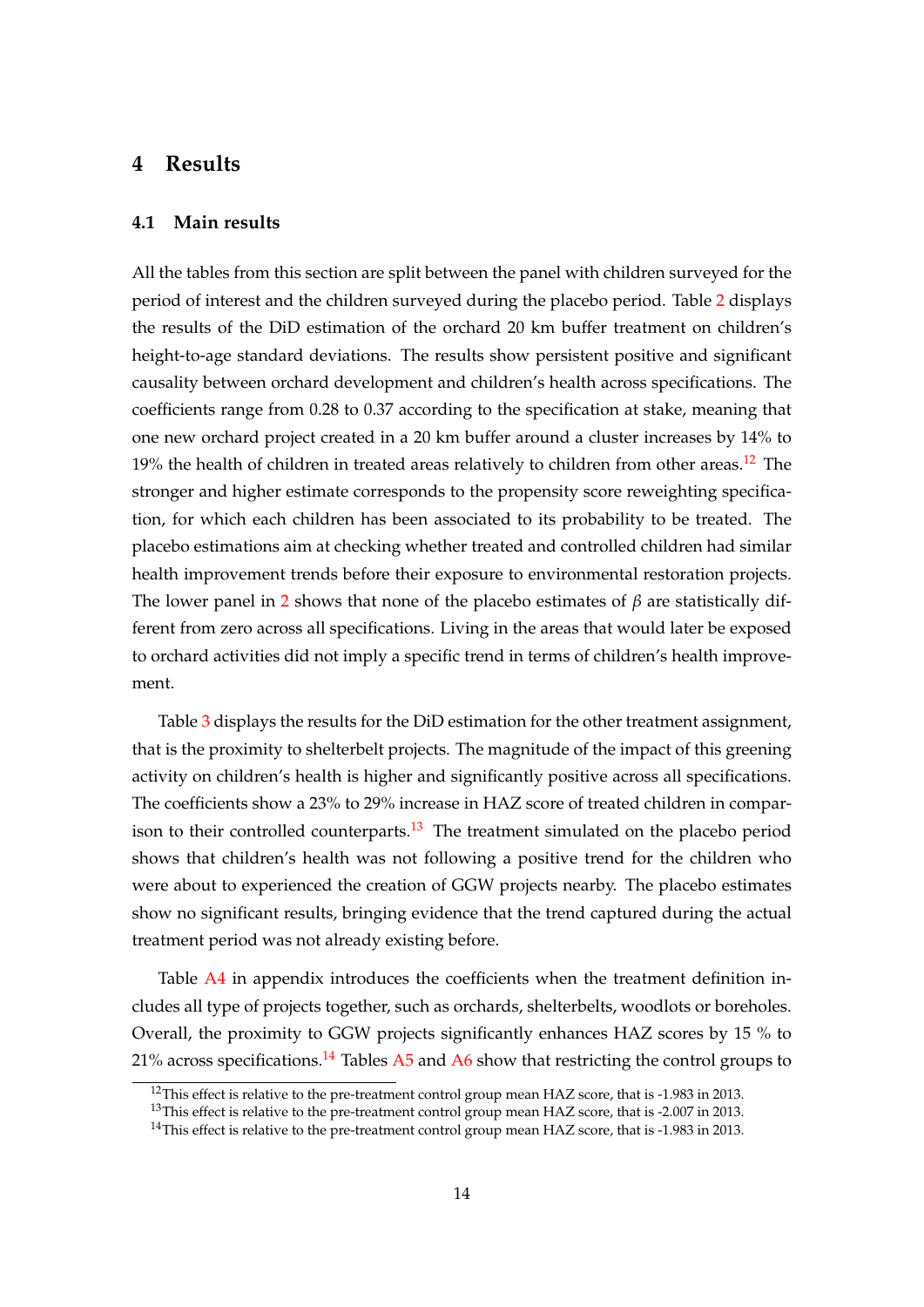<span id="page-14-0"></span>

|                                        | <b>Orchard Treatment</b> |           |           |            |            |  |
|----------------------------------------|--------------------------|-----------|-----------|------------|------------|--|
|                                        | (1)                      | (2)       | (3)       | (4)        | (5)        |  |
| <i>Period of Interest: 2013 - 2018</i> |                          |           |           |            |            |  |
| Post x Treat                           | $0.284**$                | $0.275**$ | $0.275**$ | $0.339***$ | $0.374***$ |  |
|                                        | (0.134)                  | (0.134)   | (0.135)   | (0.129)    | (0.132)    |  |
|                                        |                          |           |           |            |            |  |
| Observations                           | 10,896                   | 10,896    | 10,896    | 10,896     | 10,896     |  |
| R-squared                              | 0.021                    | 0.022     | 0.032     | 0.152      | 0.151      |  |
| Placebo Period : 2003 - 2013           |                          |           |           |            |            |  |
| Post x Treat                           | $-0.00370$               | $-0.0428$ | $-0.0690$ | 0.000763   | $-0.0567$  |  |
|                                        | (0.223)                  | (0.228)   | (0.221)   | (0.214)    | (0.198)    |  |
| Observations                           | 8,871                    | 8,871     | 8,871     | 8,871      | 8,871      |  |
|                                        |                          |           |           |            |            |  |
| R-squared                              | 0.020                    | 0.021     | 0.035     | 0.149      | 0.149      |  |
| Individual Controls $X_i$              | Yes                      | Yes       | Yes       | Yes        | Yes        |  |
| $POST_i$ x $X_i$                       | No                       | Yes       | Yes       | Yes        | Yes        |  |
| <b>Birth Month FE</b>                  | No                       | No        | Yes       | No         | No         |  |
| Birth Month x Birth Year FE            | No                       | No        | No        | Yes        | Yes        |  |
| PS Reweighting                         | No                       | No        | No        | No         | Yes        |  |

Table 2: DiD regressions on height-to-age for Orchard Treatment

Difference-in-difference estimations based on 2003, 2013 and 2018 DHS. The child falls into the treatment group if she's less than 20 kilometers far from an orchard project.

Standard errors in parentheses are clustered at the village level.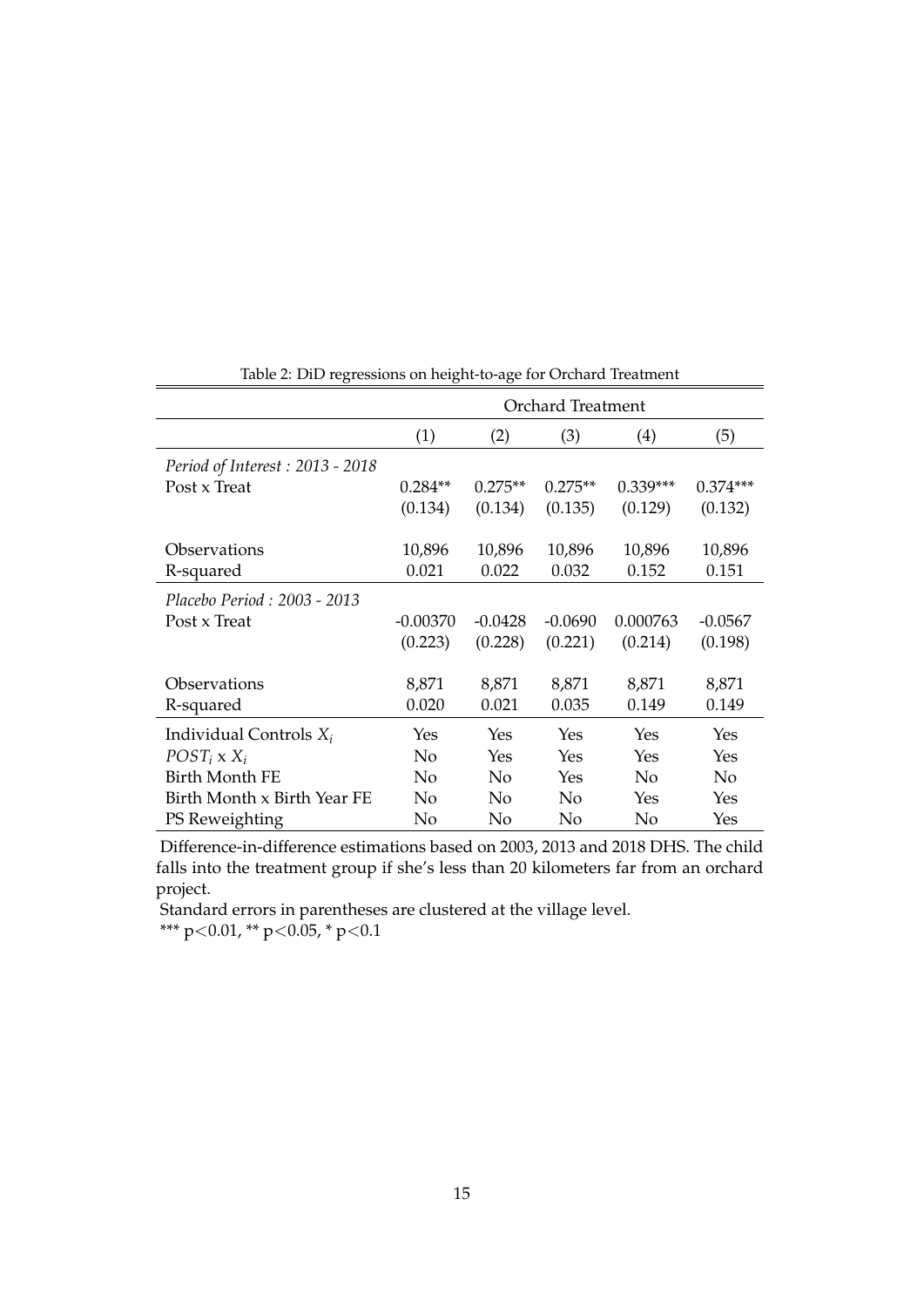<span id="page-15-0"></span>

|                                        | <b>Shelterbelt Treatment</b> |           |           |           |                |  |
|----------------------------------------|------------------------------|-----------|-----------|-----------|----------------|--|
|                                        | (1)                          | (2)       | (3)       | (4)       | (5)            |  |
| <i>Period of Interest: 2013 - 2018</i> |                              |           |           |           |                |  |
| Post x Treat                           | $0.519**$                    | $0.512**$ | $0.524**$ | $0.582**$ | $0.467*$       |  |
|                                        | (0.241)                      | (0.242)   | (0.241)   | (0.234)   | (0.261)        |  |
|                                        |                              |           |           |           |                |  |
| Observations                           | 10,896                       | 10,896    | 10,896    | 10,896    | 10,896         |  |
| R-squared                              | 0.020                        | 0.021     | 0.031     | 0.151     | 0.151          |  |
| Placebo Period: 2003 - 2013            |                              |           |           |           |                |  |
| Post x Treat                           | 0.142                        | 0.178     | 0.101     | 0.208     | 0.222          |  |
|                                        | (0.442)                      | (0.472)   | (0.482)   | (0.402)   | (0.441)        |  |
|                                        |                              |           |           |           |                |  |
| Observations                           | 8,871                        | 8,871     | 8,871     | 8,871     | 8,871          |  |
| R-squared                              | 0.019                        | 0.020     | 0.035     | 0.148     | 0.148          |  |
| Individual Controls $X_i$              | Yes                          | Yes       | Yes       | Yes       | Yes            |  |
| $POST_i \times X_i$                    | No                           | Yes       | Yes       | Yes       | Yes            |  |
| <b>Birth Month FE</b>                  | No                           | No        | Yes       | No        | N <sub>o</sub> |  |
| Birth Month x Birth Year FE            | No                           | No        | No        | Yes       | Yes            |  |
| PS Reweighting                         | No                           | No        | No        | No        | Yes            |  |

Table 3: DiD regressions on height-to-age for Shelterbelt Treatment

Difference-in-difference estimations based on 2003, 2013 and 2018 DHS. The child falls into the treatment group if she's less than 20 kilometers far from a shelterbelt project.

Standard errors in parentheses are clustered at the village level. \*\*\* p<0.01, \*\* p<0.05, \* p<0.1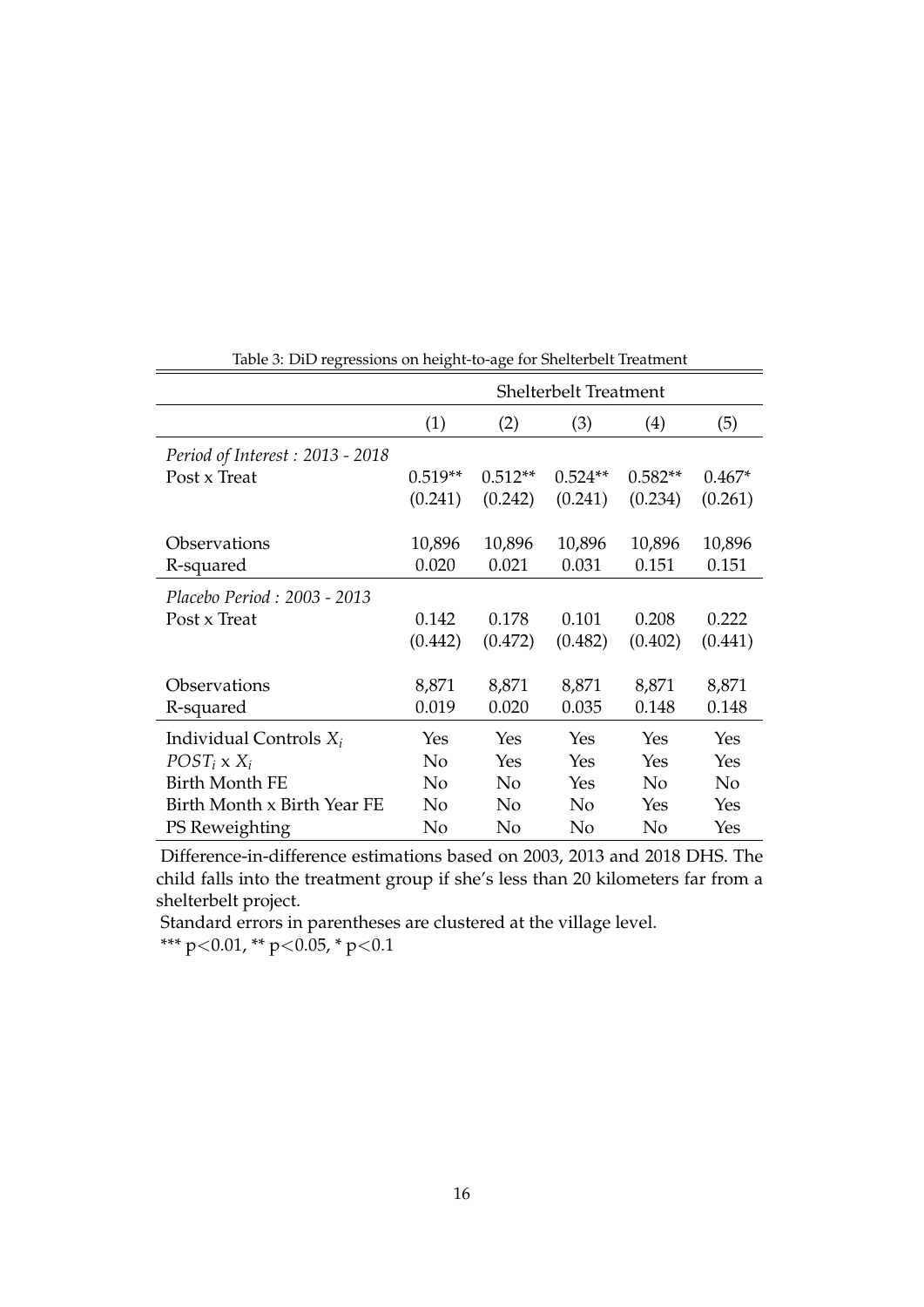children who are more than 40 kilometers far from a project does not affect the strength of the results. Eventually, tables  $A9$  and  $A10$  bring evidence that the placebo estimates are statistically different from zero if we consider the 2008-2013 time window. During this period, children living in the area that would later be exposed to the greening projects suffered from a decrease in their height-to-age standard deviations, altering the parallel trend assumption that should precede the treatment.

**Heterogeneity in the impact** We carry out a triple difference analysis using the age of the children to capture heterogeneity in the treatment. In Table [4,](#page-17-0) the first two columns display the results when we study heterogeneity in the age of the children. *POST* x *TREAT* captures the treatment effect for the children less exposed to the treatment (orchard or shelterbelt), in other words the children who are less than two years. *Post* x *Treat* x *Age* reports the coefficient for the oldest children and is the main coefficient for triple difference (*Age*=1 when they are more than 2 years old). Coefficients for health improvement are not significant any more for the youngest children less exposed to the orchard or shelterbelt activities. For the oldest children living next to an orchard implementation, the coefficient is significant at 1% level and almost twice as big as the coefficient for the basic DiD regressions in table [2.](#page-14-0) Put it another way, children who were born during the period when community-based orchards started to be implemented experienced an increase in health improvement by 34%. The same coefficient is not significant for children exposed to shelterbelt projects. These overall results, and in particular the strong and significant positive impact of orchard projects on children born before 2016, drives us to further investigate the driver of such health improvement between 2013 and 2016.

#### **4.2 Channels**

The previous results show to which extent the impact of the project plays a key role for health improvement for children who were born before 2016, in particular when community-based orchards are at stake. As detailed above, we consider that nutrition and food intake in early stages of life is a determining factor in health status. Therefore, we rely on LSMS to study if health improvement is driven by some changes in postharvest food consumption from the households who are living next to GGW projects. In addition to assessing the change in overall food consumption, we disentangle the changes in purchased food from the changes in food produced at home.

Table [5](#page-18-0) displays the impact of the implementation of an orchard project on food consumption winsorized at 1% level for both the period of interest and the placebo period.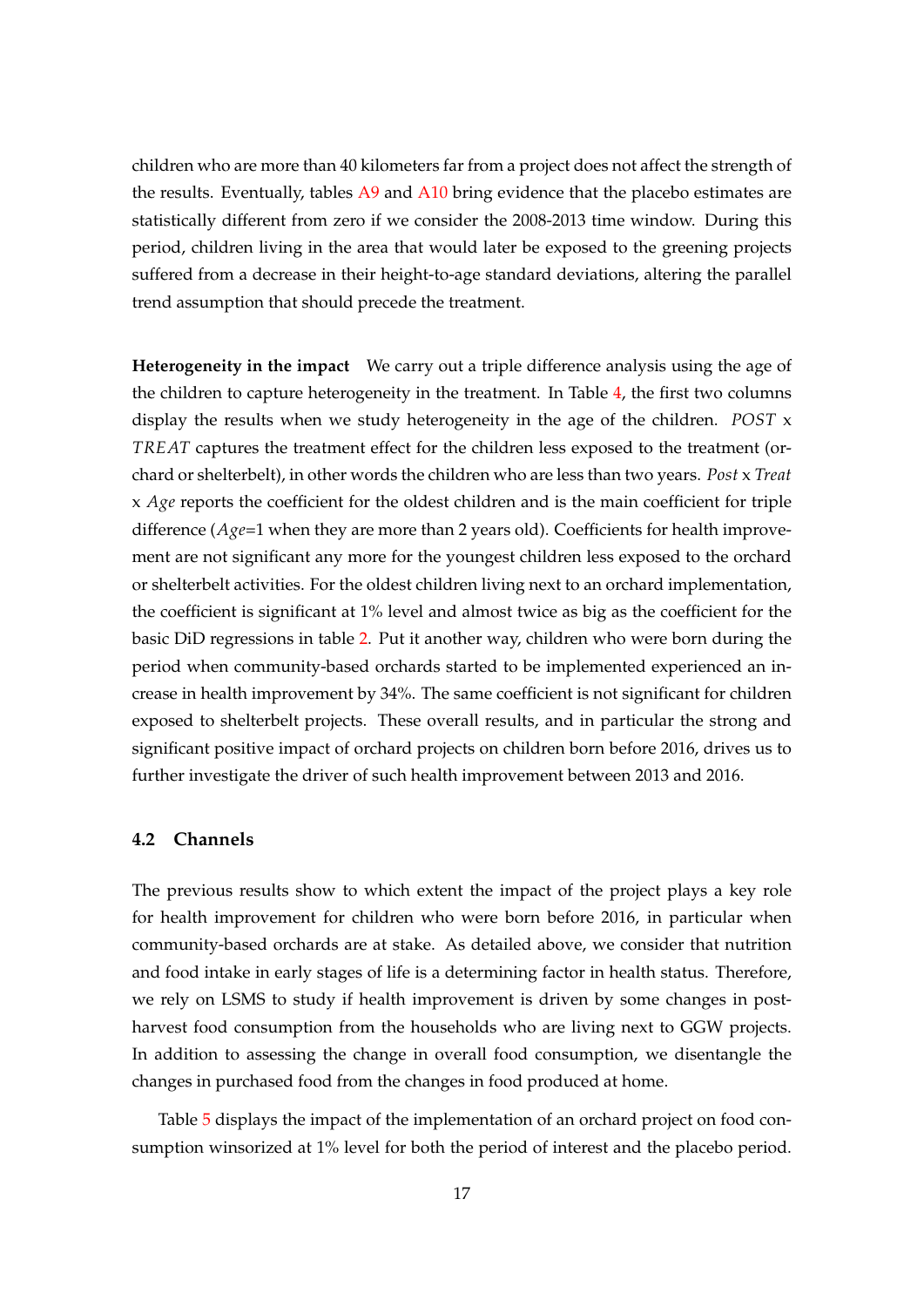<span id="page-17-0"></span>

| Heterogeneity in :                     | Age               |                       |  |  |  |
|----------------------------------------|-------------------|-----------------------|--|--|--|
|                                        | Orchard Treatment | Shelterbelt Treatment |  |  |  |
| <i>Period of interest: 2013 - 2018</i> |                   |                       |  |  |  |
| Post x Treat x Age                     | $0.565***$        | $-0.0957$             |  |  |  |
|                                        | (0.194)           | (0.323)               |  |  |  |
| Post x Treat                           | 0.0136            | $0.640*$              |  |  |  |
|                                        | (0.177)           | (0.345)               |  |  |  |
| Observations                           | 10,906            | 10,906                |  |  |  |
| R-squared                              | 0.153             | 0.151                 |  |  |  |
| Individual Controls $X_i$              | Yes               | Yes                   |  |  |  |
| $POST_i$ x $X_i$                       | Yes               | Yes                   |  |  |  |
| Birth Month x Year FE                  | Yes               | Yes                   |  |  |  |

Table 4: Triple Difference regressions for Height to Age

Standard errors in parentheses are clustered at the village level.

\*\*\* p<0.01, \*\* p<0.05, \* p<0.1

Age is a dummy equal to 1 if children are between 2 and 5 years old. The dummy equals 0 when the child is younger. The triple difference model includes all the interactive variables between  $Age_i$ ,  $POST_i$  and  $TREAT_i$ .

Across all specifications, the households who are exposed to an orchard project significantly increase their level of total food consumption. In particular, treated households in-creased their total food consumption by 41% to 45% according to the specification.<sup>[15](#page-0-0)</sup> The increase in total food consumption is mainly driven by higher access to outside sources of food, with two possible interpretations. The first hypothesis depicts a direct channel, that is the higher access to edible products provided by the orchards itself. The second hypothesis is more indirect and involves the labor market. The idea is that household members were employed to work on community-based orchards, thus enjoying additional income that could be spent on food markets. The coefficients related to the placebo period brings evidence that this positive change didn't hold on before the implementation of GGW projects. When the main variable of interest is not winsorized, results still bring evidence of an important and significant increase in food consumption associated to the orchard treatment and holding only for the period of interest (Table  $A$ 7).

Tables [6](#page-18-1) and [A8](#page-31-0) display no significant changes in food consumption between the households who are exposed to shelterbelt projects and those who are not. This result makes sense given that shelterbelt projects do not directly provide new edible products to the local populations. Shelterbelts are mainly created to protect crop areas from soil erosion and improve agricultural productivity. This eventually may result in higher food security for households, but this needs to be observed on a longer run before drawing any conclusion on the efficiency of shelterbelt projects.

<sup>&</sup>lt;sup>15</sup>This effect is relative to the pre-treatment control group mean food consumption for the post-harvest period, that is 17,091 NGN in 2013.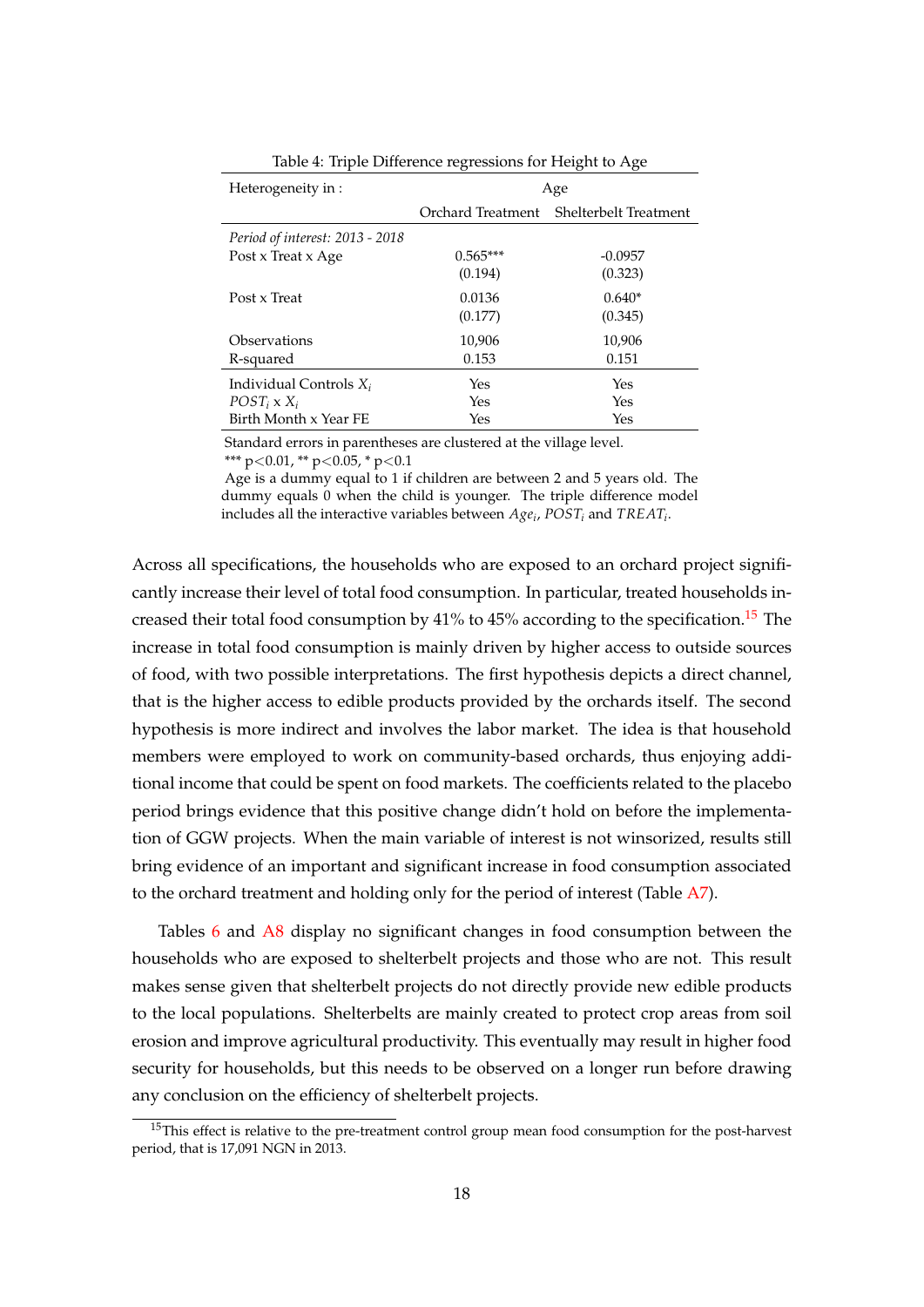<span id="page-18-0"></span>

|                                 |           | Orchard Treatment      |          |                       |          |          |                            |           |           |  |
|---------------------------------|-----------|------------------------|----------|-----------------------|----------|----------|----------------------------|-----------|-----------|--|
|                                 |           | Total food consumption |          | Home food consumption |          |          | Purchased food consumption |           |           |  |
|                                 | (1)       | (2)                    | (3)      | (1)                   | (2)      | (3)      | (1)                        | (2)       | (3)       |  |
| Period of Interest: 2013 - 2016 |           |                        |          |                       |          |          |                            |           |           |  |
| Post x Treat                    | $7,067**$ | $7,220**$              | 7,691**  | 1,308                 | 1,375    | 1,245    | 5,566*                     | $5,662**$ | $6,254**$ |  |
|                                 | (3,504)   | (3,266)                | (3,404)  | (1, 126)              | (1, 135) | (1, 121) | (2,937)                    | (2,825)   | (3,022)   |  |
| Observations                    | 2,258     | 2,258                  | 2,258    | 2,258                 | 2,258    | 2,258    | 2,258                      | 2,258     | 2,258     |  |
| R-squared                       | 0.203     | 0.225                  | 0.226    | 0.156                 | 0.162    | 0.162    | 0.164                      | 0.188     | 0.189     |  |
|                                 |           |                        |          |                       |          |          |                            |           |           |  |
| Placebo Period: 2011 - 2013     |           |                        |          |                       |          |          |                            |           |           |  |
| Post x Treat                    | $-4,435$  | $-4,509$               | $-4,778$ | 499.3                 | 323.2    | 375.1    | -4,897                     | $-4,828$  | $-5,137*$ |  |
|                                 | (3,282)   | (3,172)                | (3, 134) | (873.3)               | (829.0)  | (865.5)  | (3,001)                    | (3,025)   | (2,989)   |  |
| Observations                    | 2,379     | 2,379                  | 2,379    | 2,379                 | 2,379    | 2,379    | 2,379                      | 2,379     | 2,379     |  |
| R-squared                       | 0.253     | 0.255                  | 0.256    | 0.145                 | 0.154    | 0.155    | 0.221                      | 0.223     | 0.225     |  |
| Household Controls $X_i$        | Yes       | Yes                    | Yes      | Yes                   | Yes      | Yes      | Yes                        | Yes       | Yes       |  |
| $POST_i$ x $X_i$                | No        | Yes                    | Yes      | No                    | Yes      | Yes      | No                         | Yes       | Yes       |  |
| PS Reweighting                  | No        | No                     | Yes      | No                    | No       | Yes      | No                         | No        | Yes       |  |

Table 5: DiD regressions for Food consumption for Orchard Treatment

Difference in difference estimations based on 2011, 2013 and 2016 post-harvest LSMS. The household falls into the treatment group if it is less than 20 kilometres far from an orchard project. The weights for IPW are computed from covariates X.

The dependent variable - food consumption equivalent - is winsorized at the 1 % level of the whole sample.

Standard errors in parentheses are clustered at the village level.

\*\*\* p<0.01, \*\* p<0.05, \* p<0.1

<span id="page-18-1"></span>

|                                   |         | Shelterbelt Treatment  |          |          |                       |         |          |                            |          |  |
|-----------------------------------|---------|------------------------|----------|----------|-----------------------|---------|----------|----------------------------|----------|--|
|                                   |         | Total food consumption |          |          | Home food consumption |         |          | Purchased food consumption |          |  |
|                                   | (1)     | (2)                    | (3)      | (1)      | (2)                   | (3)     | (1)      | (2)                        | (3)      |  |
| Period of Interest: 2013 - 2016   |         |                        |          |          |                       |         |          |                            |          |  |
| Post x Treat                      | 1,772   | 4,549                  | 3,920    | $-119.1$ | 899.2                 | 2.542   | 1,730    | 3,333                      | $3,613*$ |  |
|                                   | (3,273) | (3,166)                | (3, 114) | (1,376)  | (1, 472)              | (1,440) | (2,227)  | (2, 144)                   | (2,045)  |  |
| Observations                      | 2,258   | 2,258                  | 2,258    | 2,258    | 2,258                 | 2,258   | 2,258    | 2,258                      | 2,258    |  |
| R-squared                         | 0.202   | 0.224                  | 0.229    | 0.155    | 0.161                 | 0.164   | 0.162    | 0.186                      | 0.189    |  |
| Placebo Period: 2011 - 2013       |         |                        |          |          |                       |         |          |                            |          |  |
| Post x Treat                      | 1,773   | 1,033                  | 1,609    | 1,388    | 467.4                 | 1,578   | 411.3    | 607.1                      | 88.29    |  |
|                                   | (1,556) | (1,729)                | (1,633)  | (1,022)  | (1,100)               | (1,075) | (1, 144) | (1,371)                    | (1,201)  |  |
| Observations                      | 2,379   | 2,379                  | 2,379    | 2,379    | 2,379                 | 2,379   | 2,379    | 2,379                      | 2,379    |  |
| R-squared                         | 0.253   | 0.255                  | 0.261    | 0.146    | 0.155                 | 0.160   | 0.220    | 0.222                      | 0.227    |  |
| Household Controls X <sub>i</sub> | Yes     | Yes                    | Yes      | Yes      | Yes                   | Yes     | Yes      | Yes                        | Yes      |  |
| $POST_i$ x $X_i$                  | No      | Yes                    | Yes      | No       | Yes                   | Yes     | No       | Yes                        | Yes      |  |
| PS Reweighting                    | No      | No                     | Yes      | No       | No                    | Yes     | No       | No                         | Yes      |  |

| Table 6: DiD regressions for Food consumption for Shelterbelt Treatment |  |  |  |
|-------------------------------------------------------------------------|--|--|--|
|                                                                         |  |  |  |

Difference in difference estimations based on 2011, 2013 and 2016 post harvest LSMS. The household falls into the treatment group if it is less than 20 kilometres far from a shelterbelt project. The weights for IPW are computed from covariates X.

The dependent variable - food consumption equivalent - is winsorized at the 1 % level of the whole sample.

Standard errors in parentheses are clustered at the village level.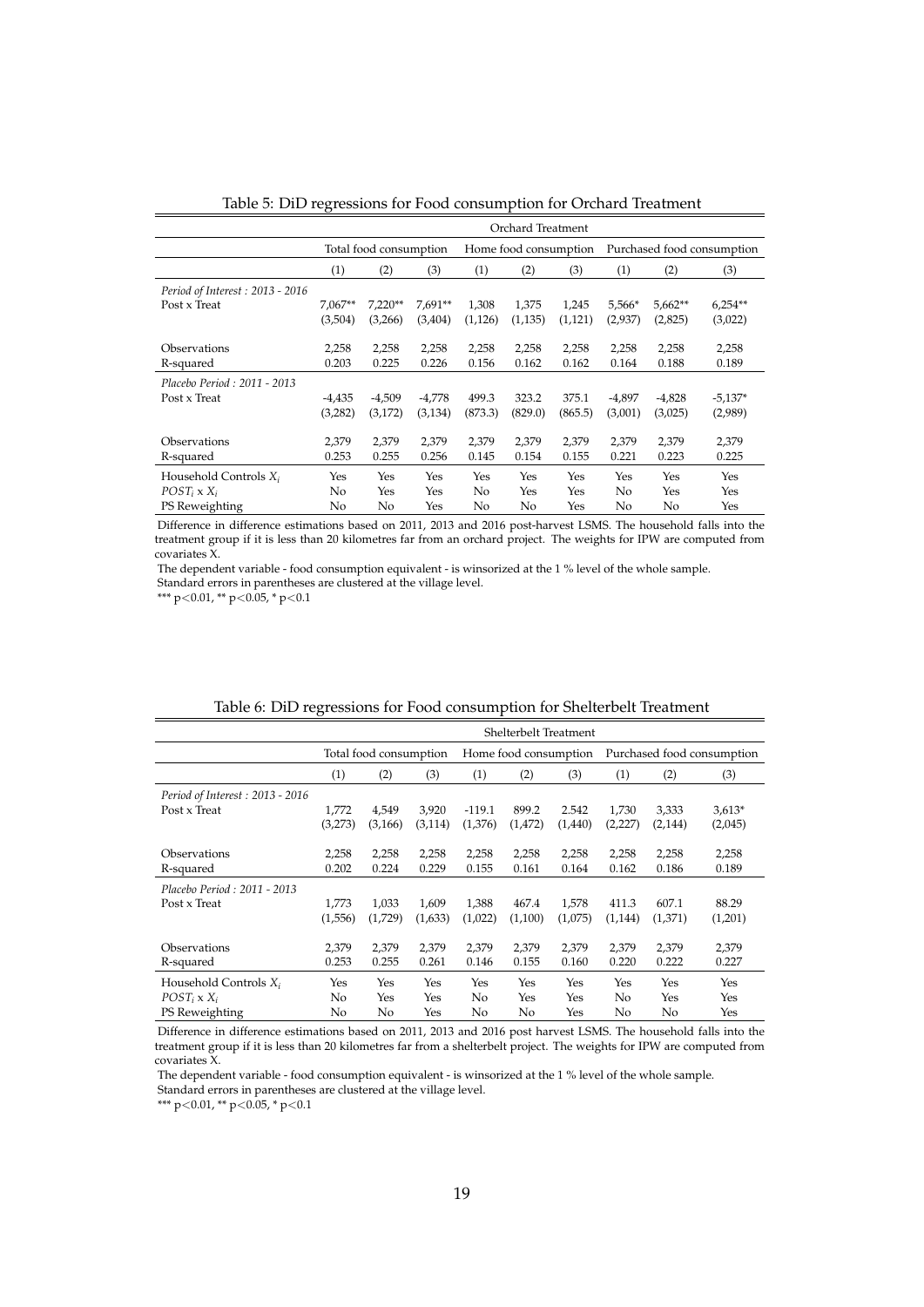### **5 Discussion**

The Sub-Saharan African households are particularly vulnerable to growing soil desertification. This harmful process leaves them with fewer alternatives to find sources of edible products and to protect their lands. In 2007, policy makers across the continent committed to an environmental restoration program named the Great Green Wall. This paper presents the first evidence that an environmental restoration program, such as the GGW in Nigeria, improves children's health by providing better food access to the local populations. We use socio-economic data and location of the greening activities to explore the impact of the program on children's height-to-age and households' food consumption. The heterogeneous exposure to the projects in time and space allows to distinguish treated households from control one and establish a difference-in-differences methodology. Placebo checks and IPW method enrich the empirical framework and control for the identification issues that may occur from the not-random location and implementation of the projects.

The difference-in-difference estimates show a positive and significant impact of proximity to the GGW projects on height-to-age of the treated children. In particular, the children living close to a new community-based orchard enjoys a 14% to 19% increase in their HAZ depending on the specification. This result survives to more a more restrictive definition of control group. Furthermore, we discover that this health improvement mainly occurs through better food access for the surrounding households. The shelterbelt projects are also associated to significant health improvements across all specifications. However, the channels investigation prevents us from concluding that this health improvement stems from a better food access. Given that shelterbelt are rows of trees planted around farmlands to protect them from soil erosion, further research needs to understand whether these new projects eventually enhance crops productivity.

We believe that this paper provides useful preliminary evidence on the positive spillovers of land restoration projects. However, the Great Green Wall has been implemented in many different ways across Sub-Saharan Africa. For instance, Niger decided to distribute grains to the local population whereas Burkina Faso tried to rehabilitate lands through the development of traditional practice in the communities, such as the Zaï. Therefore, our results are specific to the Nigerian case but does not provide an overall assessment of GGW effectiveness. The vast range of initiatives undertaken to restore lands deserve a cross-country and comparative analysis to better capture the specific greening activities that may benefit the most to the local population. The growing availability of remote sensing data and household surveys with GPS coordinates offer a promising path to in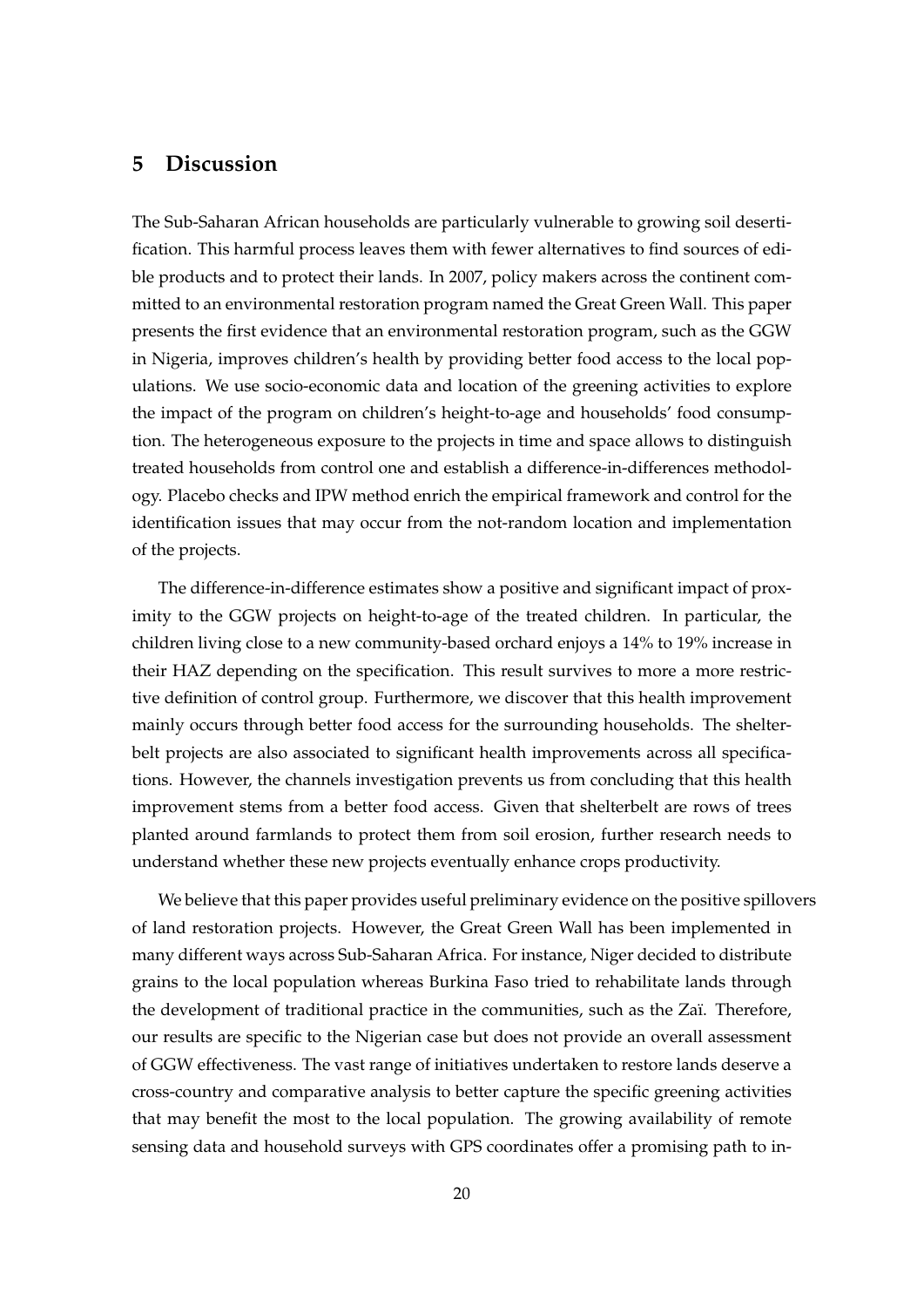vestigate this question in other settings.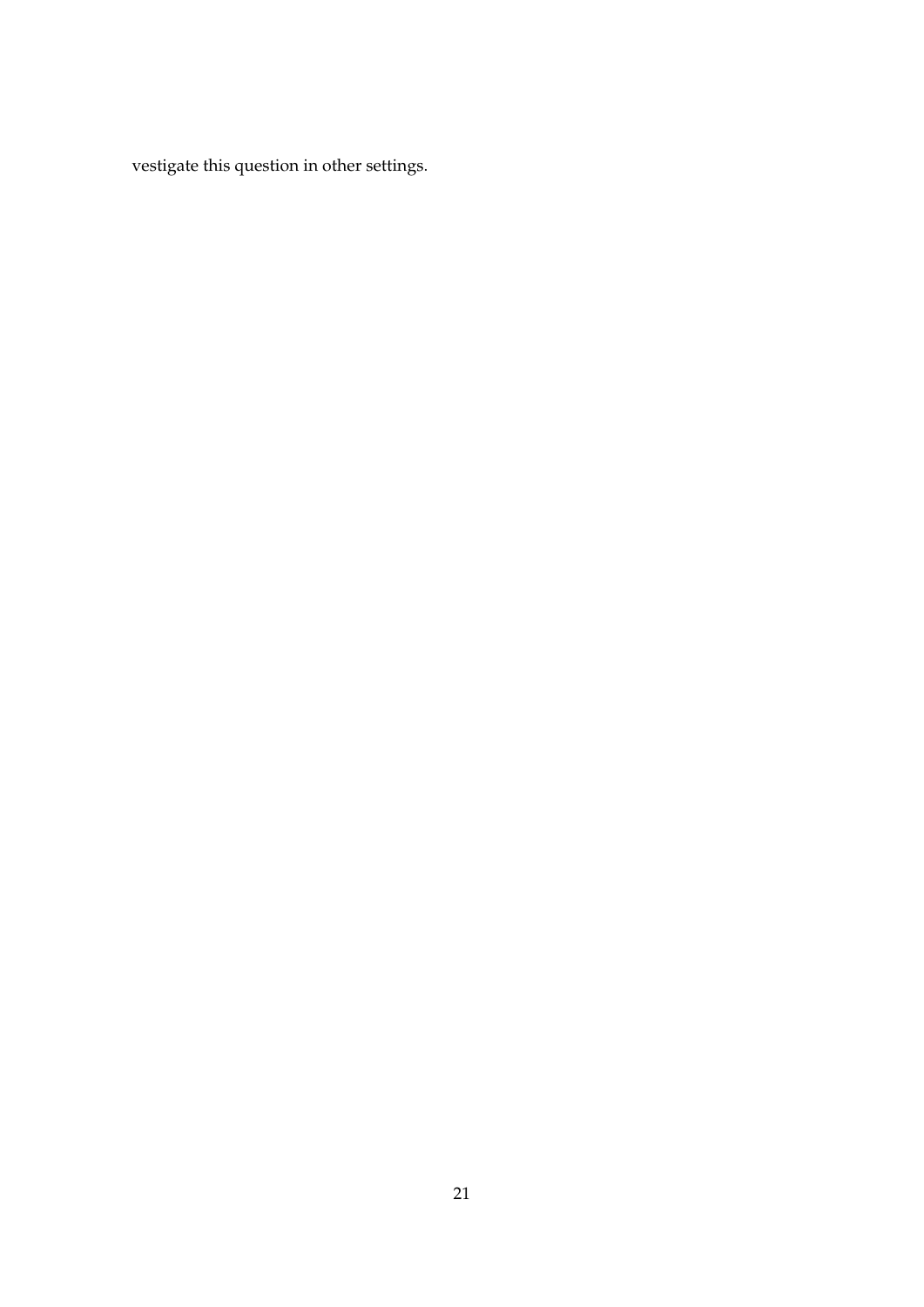### **References**

- <span id="page-21-7"></span>Almond, D. and Currie, J. (2011). Killing Me Softly: The Fetal Origins Hypothesis. *The Journal of Economic Perspectives*, 25(3):153–172.
- <span id="page-21-1"></span>Angelsen, A., Jagger, P., Babigumira, R., Belcher, B., Hogarth, N. J., Bauch, S., Börner, J., Smith-Hall, C., and Wunder, S. (2014). Environmental Income and Rural Livelihoods: A Global-Comparative Analysis. *World Development*, 64:S12–S28.
- <span id="page-21-10"></span>Austin, P. C. and Stuart, E. A. (2015). Moving towards best practice when using inverse probability of treatment weighting (IPTW) using the propensity score to estimate causal treatment effects in observational studies. *Statistics in medecine*, 34(28):3661– 3679.
- <span id="page-21-4"></span>Behrman, J. and Rosenzweig, M. (2004). Returns to Birth Weight. *The Review of Economics and Statistics*, 86:586–601.
- <span id="page-21-3"></span>Berazneva, J. and Byker, T. S. (2017). Does Forest Loss Increase Human Disease? Evidence from Nigeria. *American Economic Review*, 107(5):516–521.
- <span id="page-21-5"></span>Black, S. E., Devereux, P. J., and Salvanes, K. G. (2007). From the Cradle to the Labor Market? The Effect of Birth Weight on Adult Outcomes. *The Quarterly Journal of Economics*, 122(1):409–439.
- <span id="page-21-0"></span>Couttenier, M. and Soubeyran, R. (2014). Drought and Civil War In Sub-Saharan Africa. *The Economic Journal*, 124(575):201–244.
- <span id="page-21-6"></span>Currie, J. and Vogl, T. (2012). Early-Life Health and Adult Circumstance in Developing Countries. Working Paper 18371, National Bureau of Economic Research. Series: Working Paper Series.
- <span id="page-21-8"></span>Dasgupta, A. (2017). Can the Major Public Works Policy Buffer Negative Shocks in Early Childhood? Evidence from Andhra Pradesh, India. *Economic Development and Cultural Change*, 65(4):767–804. Publisher: The University of Chicago Press.
- <span id="page-21-9"></span>Dia, A. and Duponnois, R. (2010). *Le projet majeur africain de la Grande Muraille Verte*. IRD Editions, Marseille.
- <span id="page-21-2"></span>Fisher, M., Chaudhury, M., and McCusker, B. (2010). Do Forests Help Rural Households Adapt to Climate Variability? Evidence from Southern Malawi. *World Development*, 38(9):1241–1250.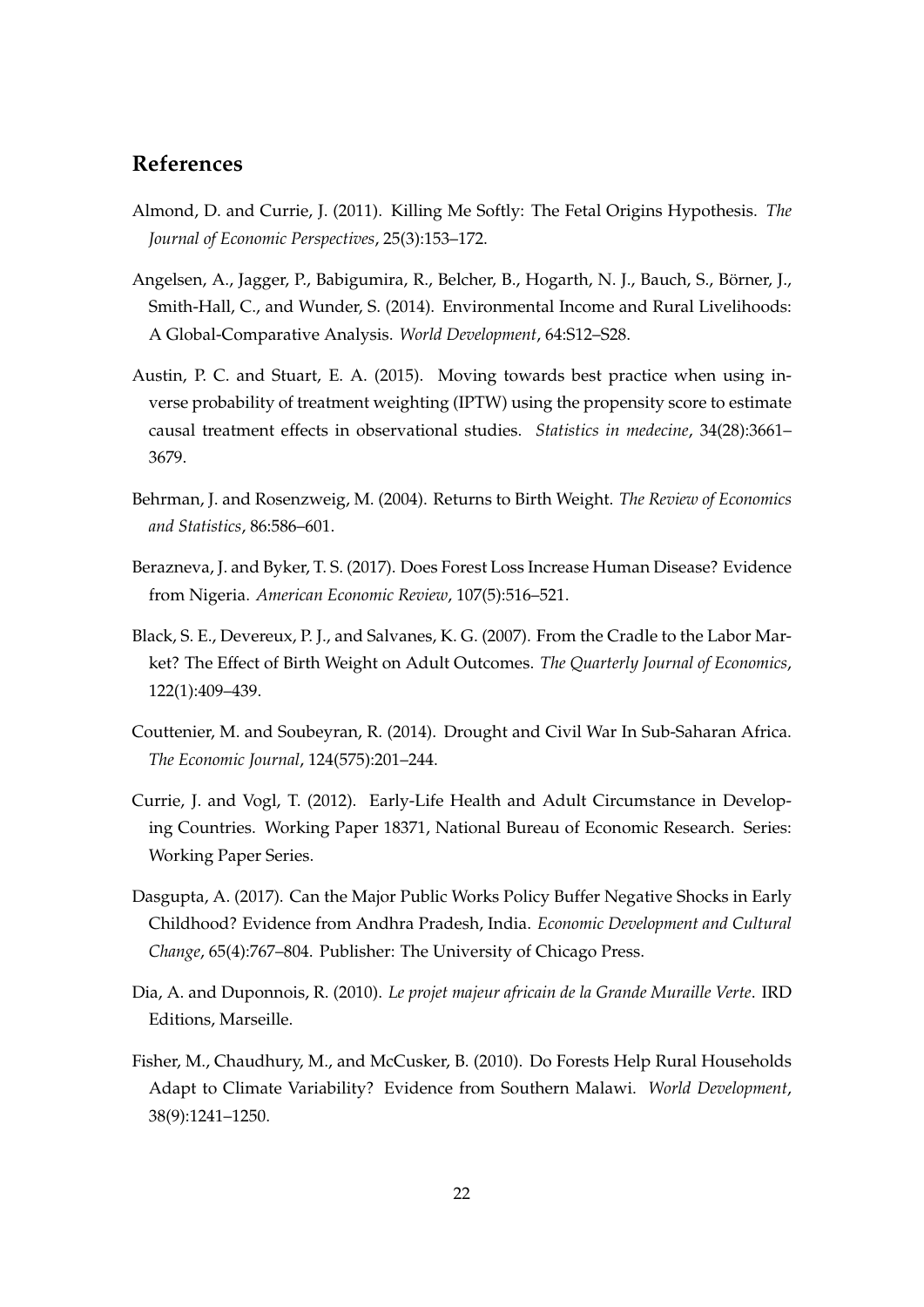- <span id="page-22-9"></span>Gilligan, D., Hoddinott, J., and Taffesse, A. S. (2009). The impact of Ethiopia's Productive Safety Net Programme and its linkages. *The Journal of Development Studies*, 45(10):1684– 1706.
- <span id="page-22-4"></span>Glewwe, P., Jacoby, H. G., and King, E. M. (2001). Early childhood nutrition and academic achievement: a longitudinal analysis. *Journal of Public Economics*, 81(3):345–368.
- <span id="page-22-1"></span>Goffner, D., Sinare, H., and Gorgon, L. (2019). The Great Green Wall for the Sahara and the Sahel Initiative as an opportunity to enhance resilience in Sahelian landscapes and livelihoods. *Regional Environmental Change*, 19:1417–1428.
- <span id="page-22-10"></span>Grasgruber, P., Cacek, J., Kalina, T., and Sebera, M. (2014). The role of nutrition and genetics as key determinants of the positive height trend. *Economics & Human Biology*, 15:81–100.
- <span id="page-22-3"></span>Hajjar, R., Jarvis, D. I., and Gemmill-Herren, B. (2008). The utility of crop genetic diversity in maintaining ecosystem services. *Agriculture, Ecosystems & Environment*, 123(4):261– 270.
- <span id="page-22-11"></span>Hirano, K., Imbes, G. W., and Ridder, G. (2003). Efficient estimation of average treatment effects using the estimated propensity score. *Econometrica*, 71:1161–1190.
- <span id="page-22-6"></span>Hoddinott, J., Alderman, H., Behrman, J. R., Haddad, L., and Horton, S. (2013). The economic rationale for investing in stunting reduction. *Maternal & Child Nutrition*, 9(S2):69–82.
- <span id="page-22-0"></span>Holden, S. and Shiferaw, B. (2004). Land degradation, drought and food security in a less-favoured area in the Ethiopian highlands: a bio-economic model with market imperfections. *Agricultural Economics*, 30(1):31–49.
- <span id="page-22-7"></span>Hyland, M. and Russ, J. (2019). Water as destiny - the long term impacts of drought in sub-saharan africa. *World Development*, 115:30–45.
- <span id="page-22-2"></span>Ickowitz, A., Powell, B., Salim, M. A., and Sunderland, T. C. H. (2014). Dietary quality and tree cover in Africa. *Global Environmental Change*, 24:287–294.
- <span id="page-22-8"></span>Lavy, V., Schlosser, A., and Shany, A. (2016). Out of Africa: Human Capital Consequences of In Utero Conditions. Working Paper 21894, National Bureau of Economic Research.
- <span id="page-22-5"></span>Maccini, S. and Yang, D. (2009). Under the Weather: Health, Schooling, and Economic Consequences of Early-Life Rainfall. *American Economic Review*, 99(3):1006–1026.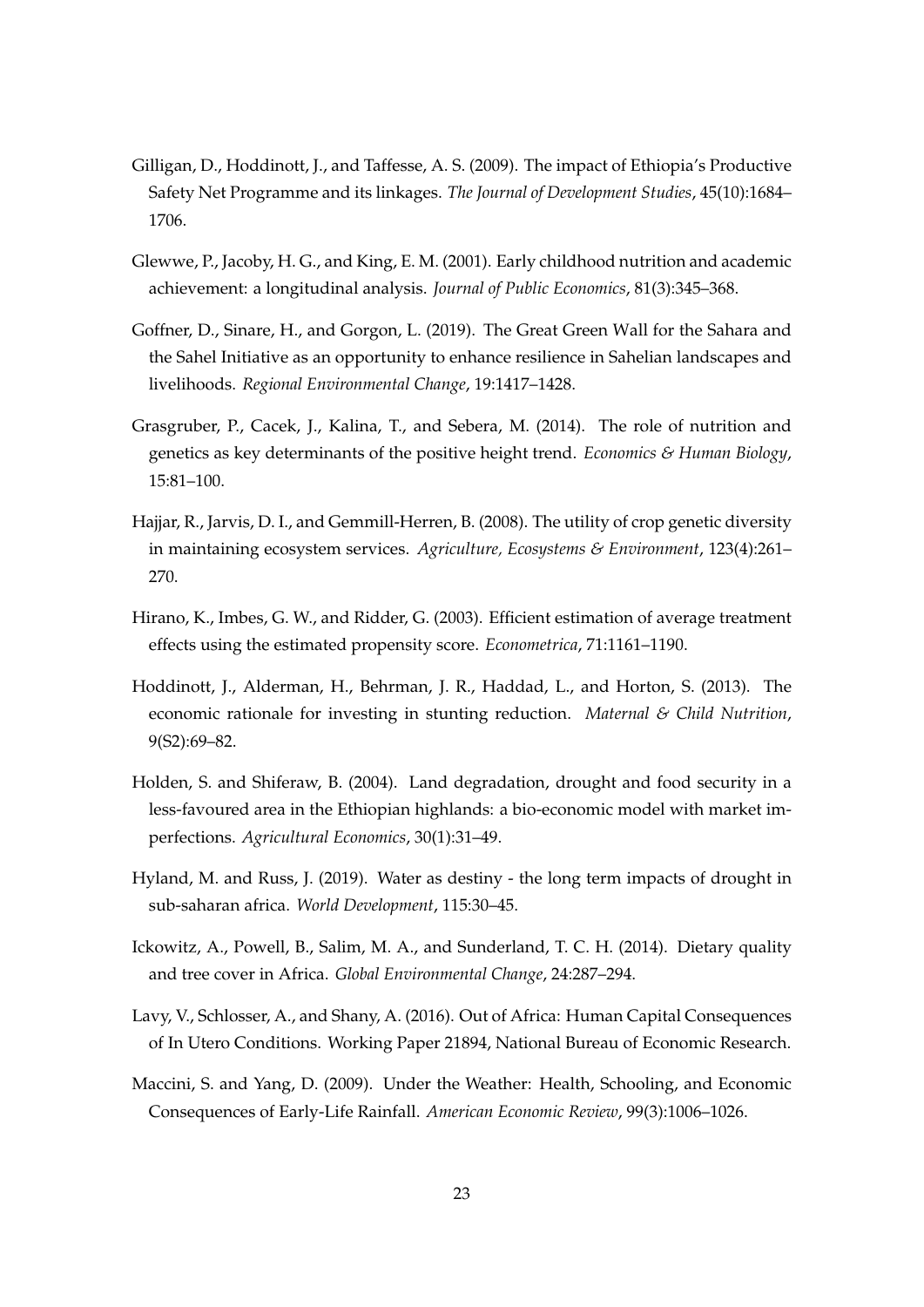- <span id="page-23-4"></span>McSweeney, K. (2005). Natural insurance, forest access, and compounded misfortune: Forest resources in smallholder coping strategies before and after Hurricane Mitch, northeastern Honduras. *World Development*, 33(9):1453–1471.
- <span id="page-23-5"></span>Myers, S., Gaffikin, L., Golden, C., Ostfeld, R., Redford, K., Ricketts, T., Turner, W., and Osofsky, S. (2013). Human health impacts of ecosystem alteration. *Proceedings of the National Academy of Sciences of the United States of America*, 110.
- <span id="page-23-1"></span>Newton, P., Miller, D. C., Byenkya, M. A. A., and Agrawal, A. (2016). Who are forestdependent people? A taxo nomy to aid livelihood and land use decision-making in forested regions. *Land Use Policy*, 57:388–395.
- <span id="page-23-0"></span>Olagunju, T. (2015). Drought, desertification and the Nigerian environment: A review. *Journal of Ecology and The Natural Environment*, 7.
- <span id="page-23-3"></span>Pattanayak, S. K. and Sills, E. O. (2001). Do Tropical Forests Provide Natural Insurance? The Microeconomics of Non-Timber Forest Product Collection in the Brazilian Amazon. *Land Economics*, 77(4):595–612.
- <span id="page-23-6"></span>Perkins, J. M., Subramanian, S., Davey Smith, G., and Özaltin, E. (2016). Adult height, nutrition, and population health. *Nutrition Reviews*, 74(3):149–165.
- <span id="page-23-7"></span>Saley, I. A., Salack, S., Sanda, I. S., Moussa, M. S., Bonkaney, A. L., Ly, M., and Fodé, M. (2019). The possible role of the Sahel Greenbelt on the occurrence of climate extremes over the West African Sahel. *Atmospheric Science Letters*, 20(8):e927.
- <span id="page-23-8"></span>Steckel, R. H. (1983). Height and Per Capita Income. *Historical Methods: A Journal of Quantitative and Interdisciplinary History*, 16(1):1–7.
- <span id="page-23-2"></span>Wunder, S., Börner, J., Shively, G., and Wyman, M. (2014). Safety Nets, Gap Filling and Forests: A Global-Comparative Perspective. *World Development*, 64:S29–S42.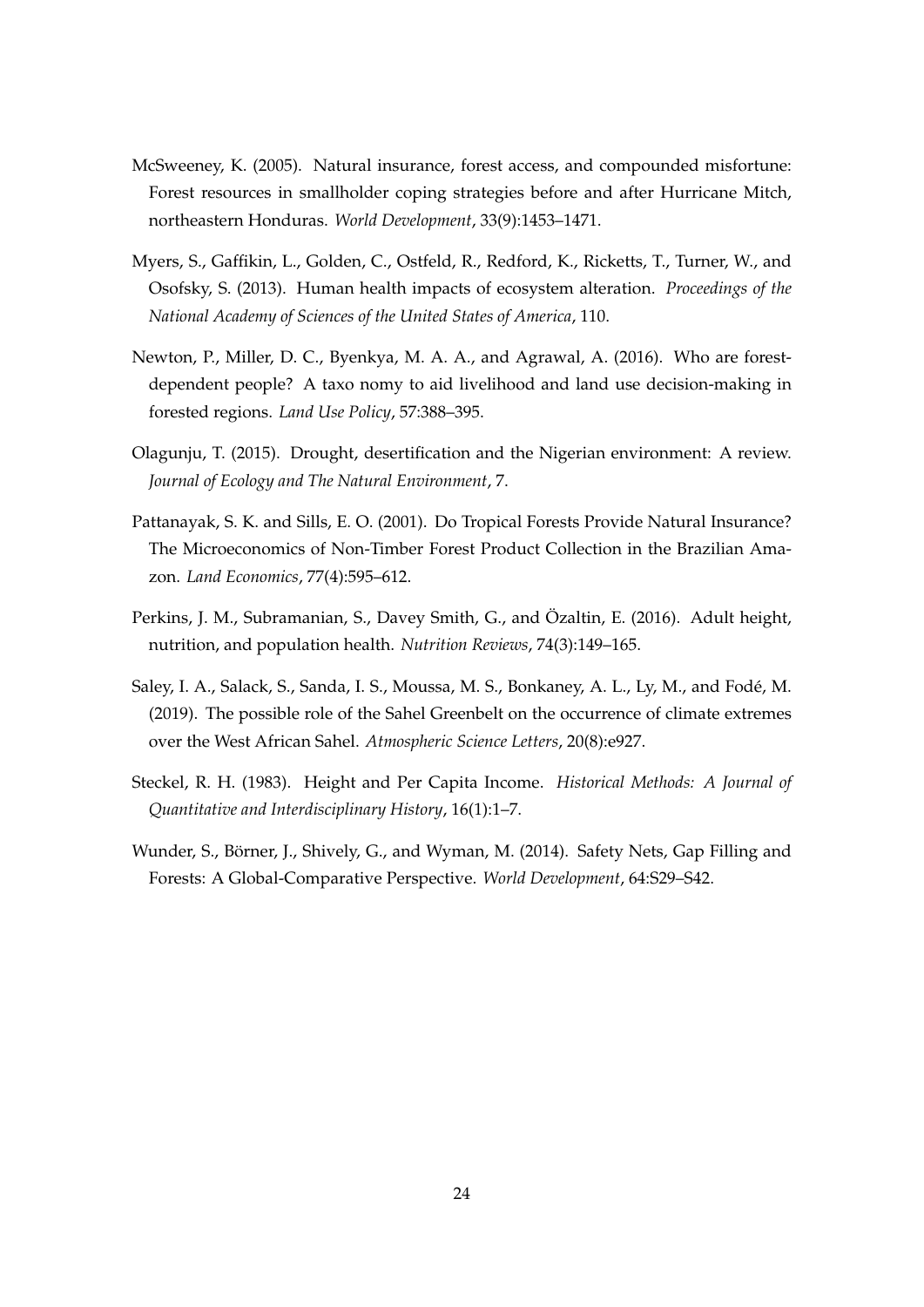## <span id="page-24-0"></span>**A Appendix : Balance Tables**

|                                       |               | 2013            |              |
|---------------------------------------|---------------|-----------------|--------------|
| Variable                              | Control group | Treatment group | Difference   |
| height/age standard deviation         | $-1.983$      | $-2.253$        | $-0.270***$  |
|                                       | (2.056)       | (2.000)         | (0.055)      |
| number of household members           | 7.828         | 7.728           | $-0.099$     |
|                                       | (3.643)       | (3.759)         | (0.083)      |
| sex of household head                 | 1.041         | 1.045           | 0.004        |
|                                       | (0.198)       | (0.207)         | (0.005)      |
| age of household head                 | 41.237        | 40.533          | $-0.704***$  |
|                                       | (11.660)      | (11.348)        | (0.262)      |
| education in single years             | 1.302         | 0.752           | $-0.550***$  |
|                                       | (3.493)       | (4.418)         | (0.084)      |
| 1 if respondent is Christian          | 0.054         | 0.018           | $-0.035***$  |
|                                       | (0.226)       | (0.134)         | (0.005)      |
| 1 if respondent is Muslim             | 0.932         | 0.976           | $0.044***$   |
|                                       | (0.251)       | (0.152)         | (0.005)      |
| 1 if respondent is currently married  | 0.976         | 0.987           | $0.011***$   |
|                                       | (0.153)       | (0.112)         | (0.003)      |
| time to get to water source (minutes) | 19.989        | 21.746          | $1.757***$   |
|                                       | (29.168)      | (23.697)        | (0.637)      |
| Mother body mass index                | 2,185.256     | 2,097.372       | $-87.885***$ |
|                                       | (376.326)     | (320.789)       | (8.339)      |
| Drought Episodes during 1980-2000     | 6.183         | 4.717           | $-1.466***$  |
|                                       | (2.327)       | (1.735)         | (0.050)      |
| Observations                          | 8,833         | 2,505           | 11,338       |

Table A1: Balance Table for Pre-Treatment Year for children in DHS

Treatment group includes all the rural children who are less than 20 km far from any Great Green Wall Project.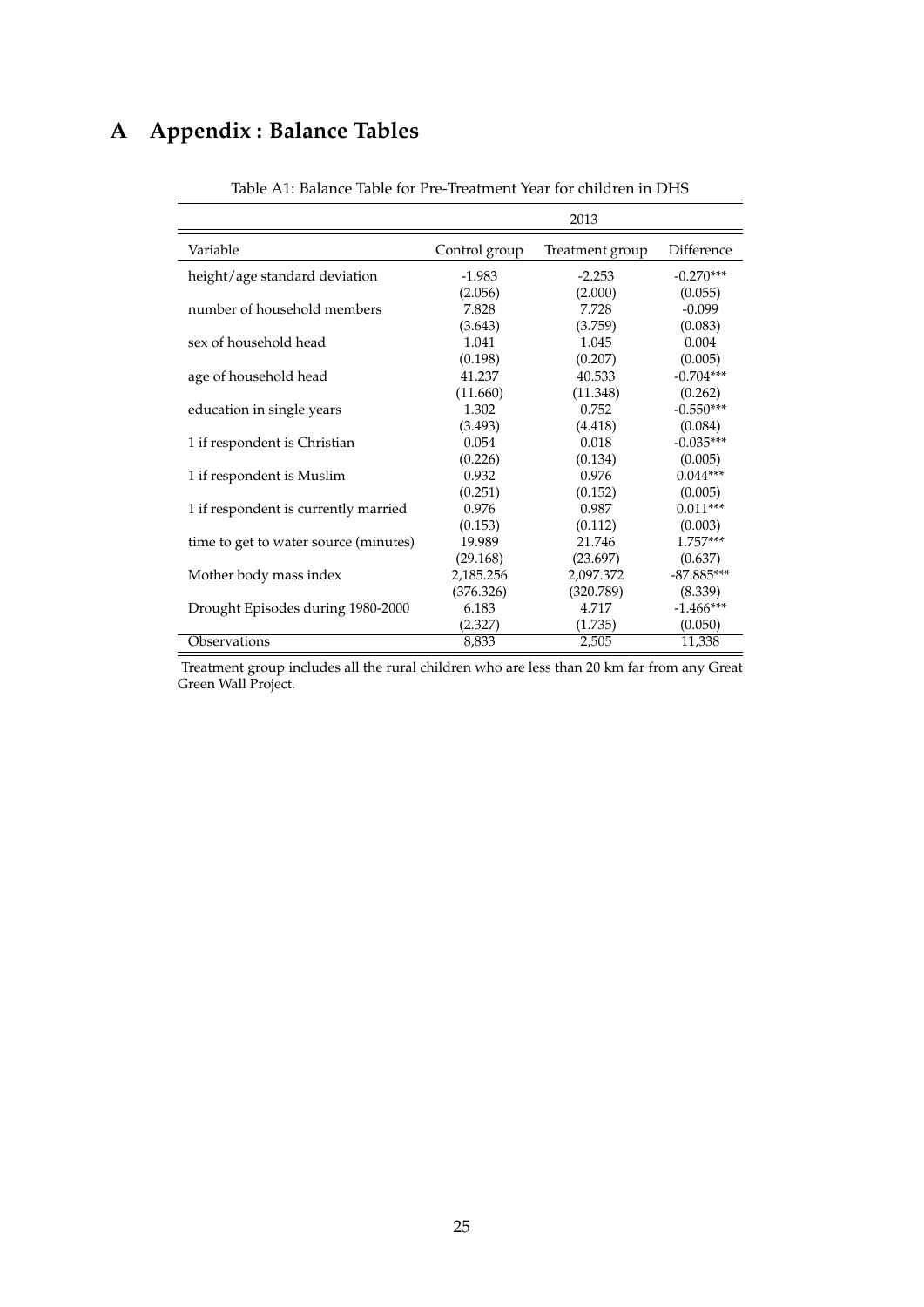<span id="page-25-0"></span>

|                             |               | 2013            |                   |
|-----------------------------|---------------|-----------------|-------------------|
| Variable                    | Control group | Treatment group | <b>Difference</b> |
| Food consumption per adult  | 19,919.367    | 23,387.361      | 3,467.994         |
|                             | (70, 786.492) | (105838.227)    | (4,422.845)       |
| Food consumption per adult  | 16,921.900    | 14,384.163      | $-2,537.737$      |
| (winsorized)                | (34,824.609)  | (18,369.457)    | (1,881.429)       |
| Age of the household head   | 49.993        | 48.868          | $-1.125$          |
|                             | (13.846)      | (14.087)        | (0.800)           |
| Sex of the household head   | 1.024         | 1.028           | 0.004             |
|                             | (0.152)       | (0.165)         | (0.009)           |
| Household size              | 7.176         | 6.994           | $-0.182$          |
|                             | (3.244)       | (2.972)         | (0.184)           |
| Rainfall in wettest quarter | 648.421       | 633.286         | $-15.135**$       |
|                             | (100.587)     | (129.501)       | (6.045)           |
| Observations                | 1,985         | 360             | 2,345             |
|                             |               |                 |                   |

Table A2: Balance Table for Pre-Treatment Year for households in LSMS

Treatment group includes all the rural households who are less than 20 km far from any Great Green Wall Project.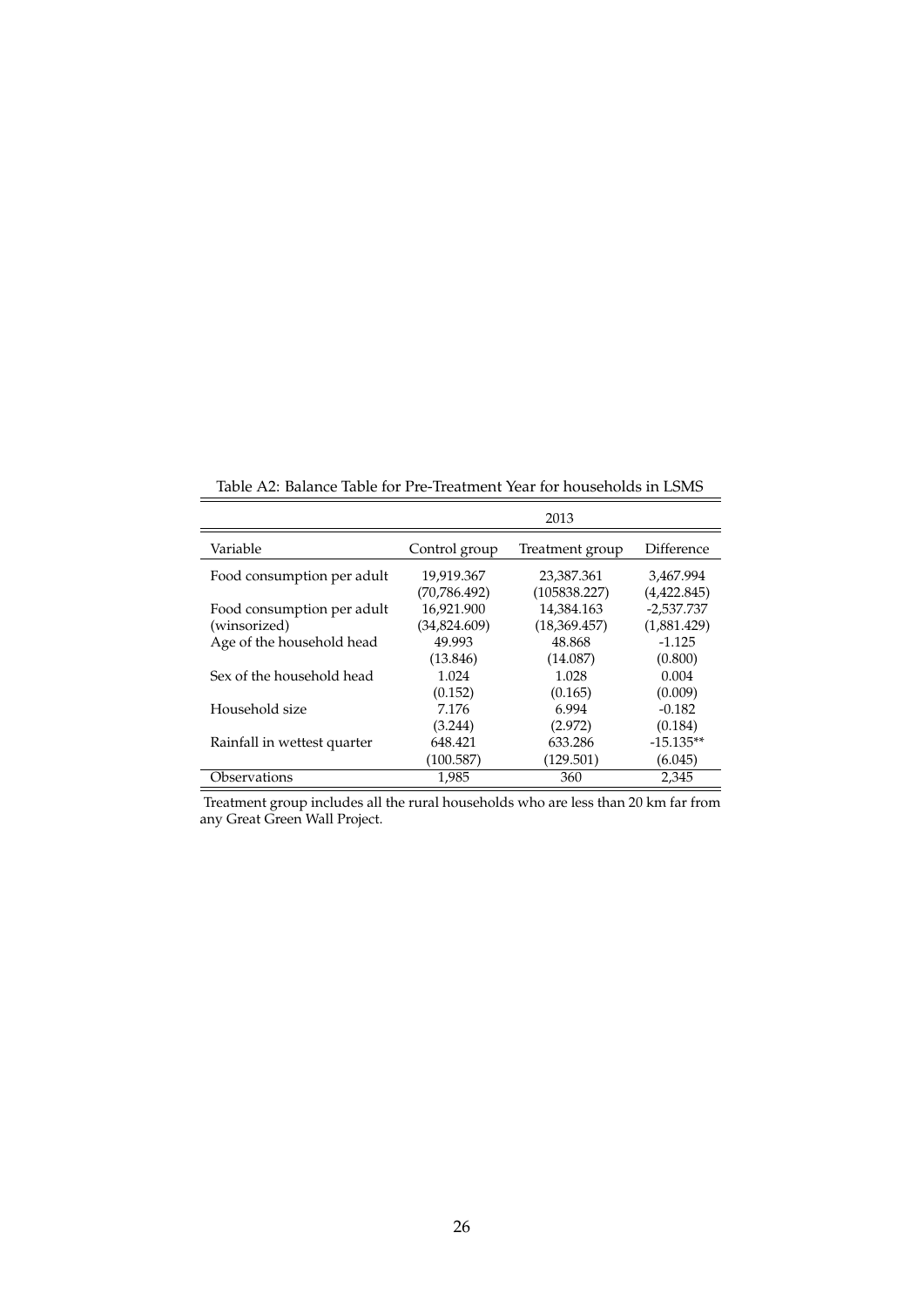<span id="page-26-0"></span>

| B |  | <b>Appendix: Determinants of the treatment</b> |  |  |
|---|--|------------------------------------------------|--|--|
|---|--|------------------------------------------------|--|--|

|                             | Table A3: Determinants of the treatment |                                         |  |  |  |  |
|-----------------------------|-----------------------------------------|-----------------------------------------|--|--|--|--|
|                             | (1)<br>(2)                              |                                         |  |  |  |  |
|                             |                                         | Orchard Treatment Shelterbelt Treatment |  |  |  |  |
|                             |                                         |                                         |  |  |  |  |
|                             |                                         |                                         |  |  |  |  |
| Number of household Members | 0.0103                                  | $-0.0580**$                             |  |  |  |  |
|                             | (0.0210)                                | (0.0269)                                |  |  |  |  |
| Sex of household head       | 0.440                                   | 0.665                                   |  |  |  |  |
|                             | (0.342)                                 | (0.450)                                 |  |  |  |  |
| Age of household head       | $-0.000291$                             | $0.0176***$                             |  |  |  |  |
|                             | (0.00529)                               | (0.00565)                               |  |  |  |  |
| Education of household head | $-0.0189$                               | $-0.128*$                               |  |  |  |  |
|                             | (0.0398)                                | (0.0713)                                |  |  |  |  |
| Christian                   | $-0.109$                                | $-1.171$                                |  |  |  |  |
|                             | (0.890)                                 | (1.092)                                 |  |  |  |  |
| Muslim                      | $0.952**$                               | 1.466**                                 |  |  |  |  |
|                             | (0.471)                                 | (0.711)                                 |  |  |  |  |
| Married                     | 0.409                                   | 0.260                                   |  |  |  |  |
|                             | (0.344)                                 | (0.592)                                 |  |  |  |  |
| Time to water source        | 0.000422                                | $-0.00922$                              |  |  |  |  |
|                             | (0.00394)                               | (0.00742)                               |  |  |  |  |
| Drought episodes            | $-0.285***$                             | $-0.150$                                |  |  |  |  |
|                             | (0.0737)                                | (0.0926)                                |  |  |  |  |
| Mother Body Mass Index      | $-0.00100***$                           | $-0.000340$                             |  |  |  |  |
|                             | (0.000248)                              | (0.000259)                              |  |  |  |  |
| Observations                | 11,066                                  | 11,066                                  |  |  |  |  |
|                             |                                         |                                         |  |  |  |  |

The outcome is a dummy equal to one if the child received the treatment. The sample is restricted to children from 2013 DHS wave. A logit estimator is used. Standard errors in parentheses are clustered at the village level.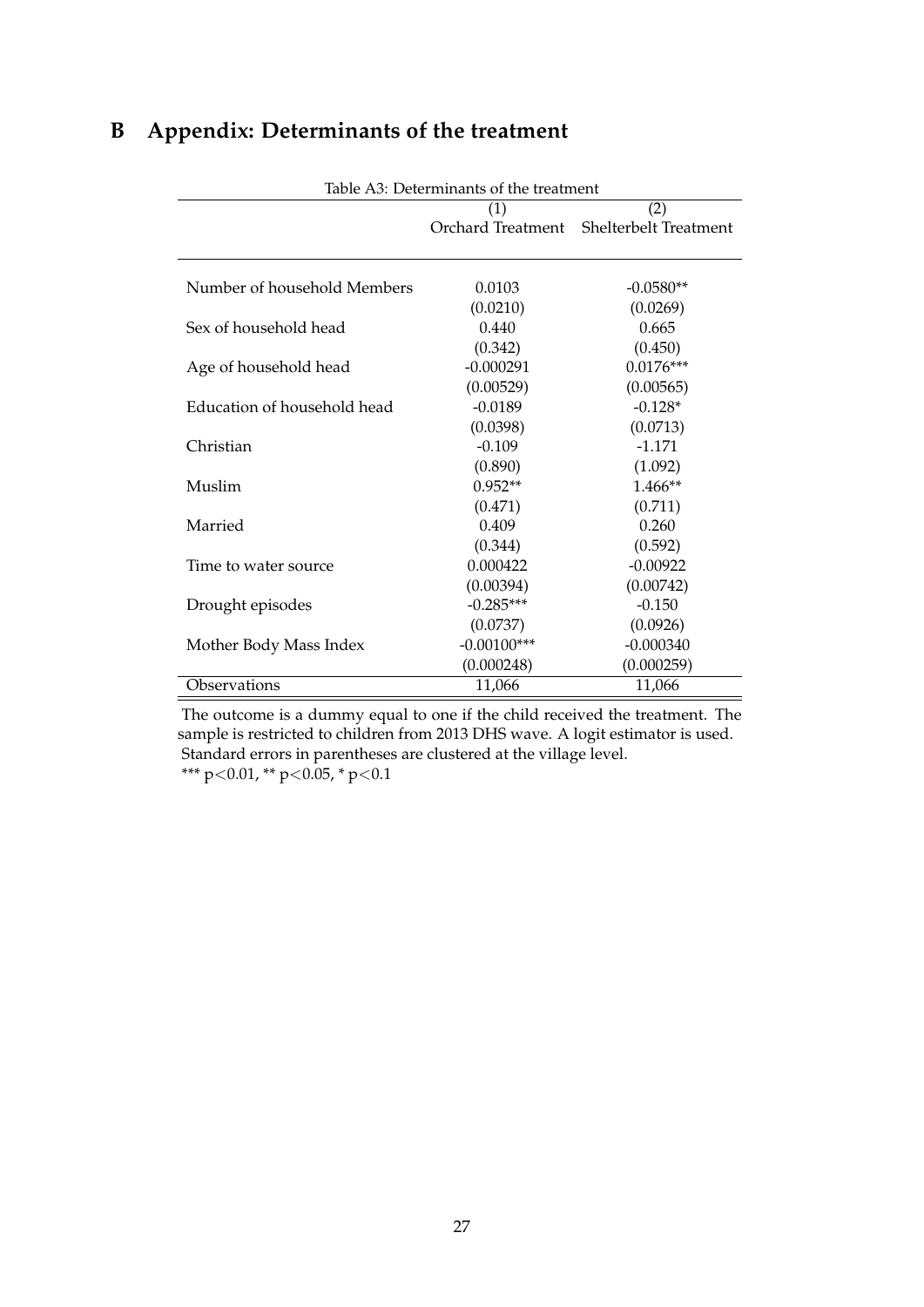## <span id="page-27-0"></span>**C Appendix: Alternative definition for treatment: All projects**

|                                 | All projects |           |           |            |            |  |
|---------------------------------|--------------|-----------|-----------|------------|------------|--|
|                                 | (1)          | (2)       | (3)       | (4)        | (5)        |  |
| Period of Interest: 2013 - 2018 |              |           |           |            |            |  |
| Post x Treat                    | $0.295**$    | $0.294**$ | $0.292**$ | $0.356***$ | $0.409***$ |  |
|                                 | (0.126)      | (0.126)   | (0.127)   | (0.122)    | (0.126)    |  |
| Observations                    | 10,896       | 10,896    | 10,896    | 10,896     | 10,896     |  |
| R-squared                       | 0.020        | 0.022     | 0.032     | 0.151      | 0.151      |  |
| Placebo Period : 2003 - 2013    |              |           |           |            |            |  |
| Post x Treat                    | $-0.0132$    | $-0.0456$ | $-0.0679$ | $-0.0146$  | $-0.134$   |  |
|                                 | (0.221)      | (0.225)   | (0.218)   | (0.211)    | (0.199)    |  |
| Observations                    | 8,871        | 8,871     | 8,871     | 8,871      | 8,871      |  |
| R-squared                       | 0.020        | 0.021     | 0.035     | 0.149      | 0.149      |  |
| Individual Controls $X_i$       | Yes          | Yes       | Yes       | Yes        | Yes        |  |
| $POST_i$ x $X_i$                | No           | Yes       | Yes       | Yes        | Yes        |  |
| Birth Month FE                  | No           | No.       | Yes       | No         | No         |  |
| Birth Month x Birth Year FE     | No           | No.       | No        | Yes        | Yes        |  |
| PS Reweighting                  | No           | No        | No        | No         | Yes        |  |

Table A4: DiD regressions for Height to Age for All Projects Treatment

Difference in difference estimations based on 2003, 2013 and 2018 DHS. The child falls into the treatment group if she's less than 20 kilometers far from any type of Great Green Wall project.

Standard errors in parentheses are clustered at the village level.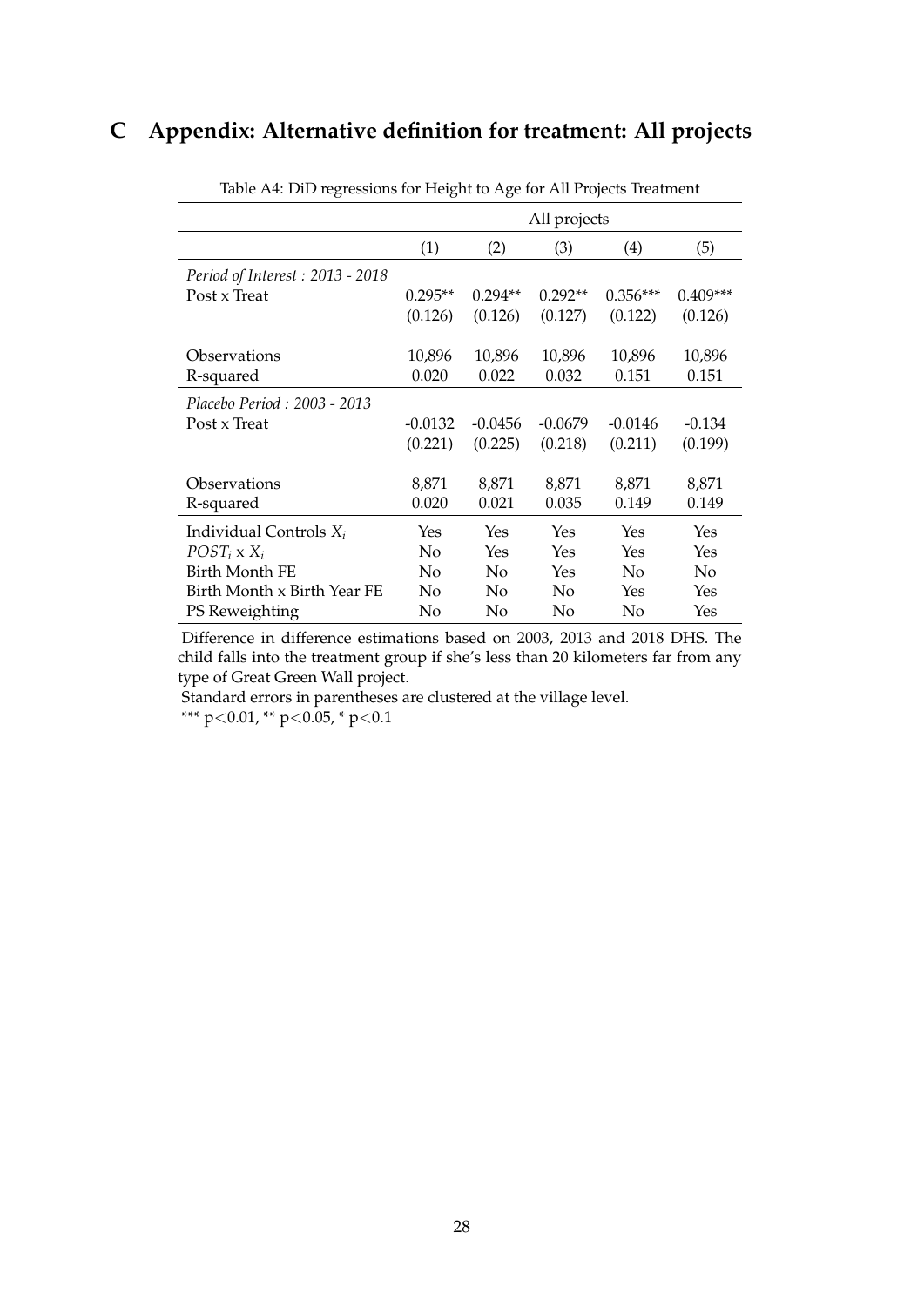## <span id="page-28-0"></span>**D Appendix: Exclusion of children between 20 and 40 KM**

|                                 | <b>Orchard Treatment</b> |          |                |                |                |  |  |
|---------------------------------|--------------------------|----------|----------------|----------------|----------------|--|--|
|                                 | (1)                      | (2)      | (3)            | (4)            | (5)            |  |  |
| Period of Interest: 2013 - 2018 |                          |          |                |                |                |  |  |
| Post x Treat                    | $0.283**$                | $0.279*$ | $0.278*$       | $0.336**$      | $0.381***$     |  |  |
|                                 | (0.142)                  | (0.143)  | (0.143)        | (0.137)        | (0.142)        |  |  |
|                                 |                          |          |                |                |                |  |  |
| Observations                    | 8,534                    | 8,534    | 8,534          | 8,534          | 8,534          |  |  |
| R-squared                       | 0.018                    | 0.020    | 0.029          | 0.153          | 0.152          |  |  |
| Placebo Period: 2003 - 2013     |                          |          |                |                |                |  |  |
| Post x Treat                    | 0.241                    | 0.145    | 0.0938         | 0.226          | 0.143          |  |  |
|                                 | (0.250)                  | (0.252)  | (0.242)        | (0.241)        | (0.231)        |  |  |
|                                 |                          |          |                |                |                |  |  |
| Observations                    | 6,779                    | 6,779    | 6,779          | 6,779          | 6,779          |  |  |
| R-squared                       | 0.019                    | 0.020    | 0.033          | 0.155          | 0.155          |  |  |
| Individual Controls $X_i$       | Yes                      | Yes      | Yes            | Yes            | Yes            |  |  |
| $POST_i$ x $X_i$                | No                       | Yes      | Yes            | Yes            | Yes            |  |  |
| <b>Birth Month FE</b>           | No                       | No       | Yes            | N <sub>o</sub> | N <sub>o</sub> |  |  |
| Birth Month x Birth Year FE     | No                       | No       | N <sub>0</sub> | Yes            | Yes            |  |  |
| PS Reweighting                  | No                       | No       | No             | No             | Yes            |  |  |

Table A5: DiD regressions for Height to Age for Orchard Treatment

Difference in difference estimations based on 2003, 2013 and 2018 DHS. The child falls into the treatment group if she's less than 20 kilometers far from an orchard project. The control group is restricted to children located at least 40 kilometers far from an orchard project.

Standard errors in parentheses are clustered at the village level. \*\*\* p<0.01, \*\* p<0.05, \* p<0.1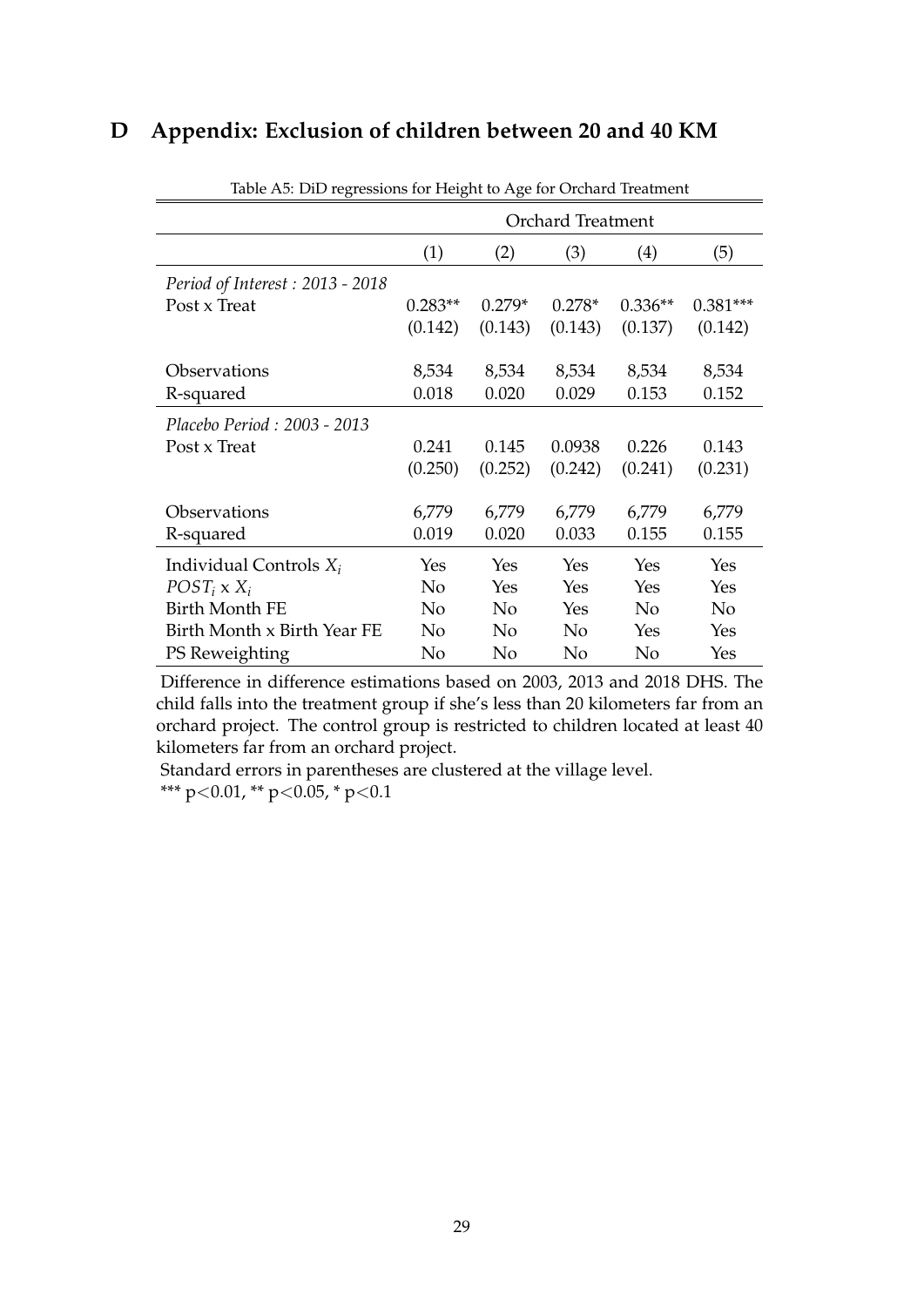<span id="page-29-0"></span>

|                                 | <b>Shelterbelt Treatment</b> |                |                |                |                |  |  |  |
|---------------------------------|------------------------------|----------------|----------------|----------------|----------------|--|--|--|
|                                 | (1)                          | (2)            | (3)            | (4)            | (5)            |  |  |  |
| Period of Interest: 2013 - 2018 |                              |                |                |                |                |  |  |  |
| Post x Treat                    | $0.496**$                    | $0.493**$      | $0.509**$      | $0.582**$      | $0.453*$       |  |  |  |
|                                 | (0.244)                      | (0.245)        | (0.243)        | (0.235)        | (0.265)        |  |  |  |
|                                 |                              |                |                |                |                |  |  |  |
| Observations                    | 9,245                        | 9,245          | 9,245          | 9,245          | 9,245          |  |  |  |
| R-squared                       | 0.019                        | 0.021          | 0.031          | 0.157          | 0.158          |  |  |  |
| Placebo Period: 2003 - 2013     |                              |                |                |                |                |  |  |  |
| Post x Treat                    | 0.274                        | 0.319          | 0.229          | 0.294          | 0.310          |  |  |  |
|                                 | (0.448)                      | (0.468)        | (0.474)        | (0.379)        | (0.430)        |  |  |  |
|                                 |                              |                |                |                |                |  |  |  |
| Observations                    | 7,465                        | 7,465          | 7,465          | 7,465          | 7,465          |  |  |  |
| R-squared                       | 0.018                        | 0.020          | 0.034          | 0.154          | 0.155          |  |  |  |
| Individual Controls $X_i$       | Yes                          | Yes            | Yes            | Yes            | Yes            |  |  |  |
| $POST_i$ x $X_i$                | N <sub>o</sub>               | Yes            | Yes            | Yes            | Yes            |  |  |  |
| <b>Birth Month FE</b>           | No                           | N <sub>o</sub> | Yes            | N <sub>0</sub> | N <sub>o</sub> |  |  |  |
| Birth Month x Birth Year FE     | No                           | N <sub>0</sub> | N <sub>0</sub> | Yes            | Yes            |  |  |  |
| PS Reweighting                  | No                           | No             | No             | No             | Yes            |  |  |  |

Table A6: DiD regressions for Height to Age for Shelterbelt Treatment

Difference in difference estimations based on 2003, 2013 and 2018 DHS. The child falls into the treatment group if she's less than 20 kilometers far from a shelterbelt project. The control group is restricted to children located at least 40 kilometers far from an shelterbelt project.

Standard errors in parentheses are clustered at the village level.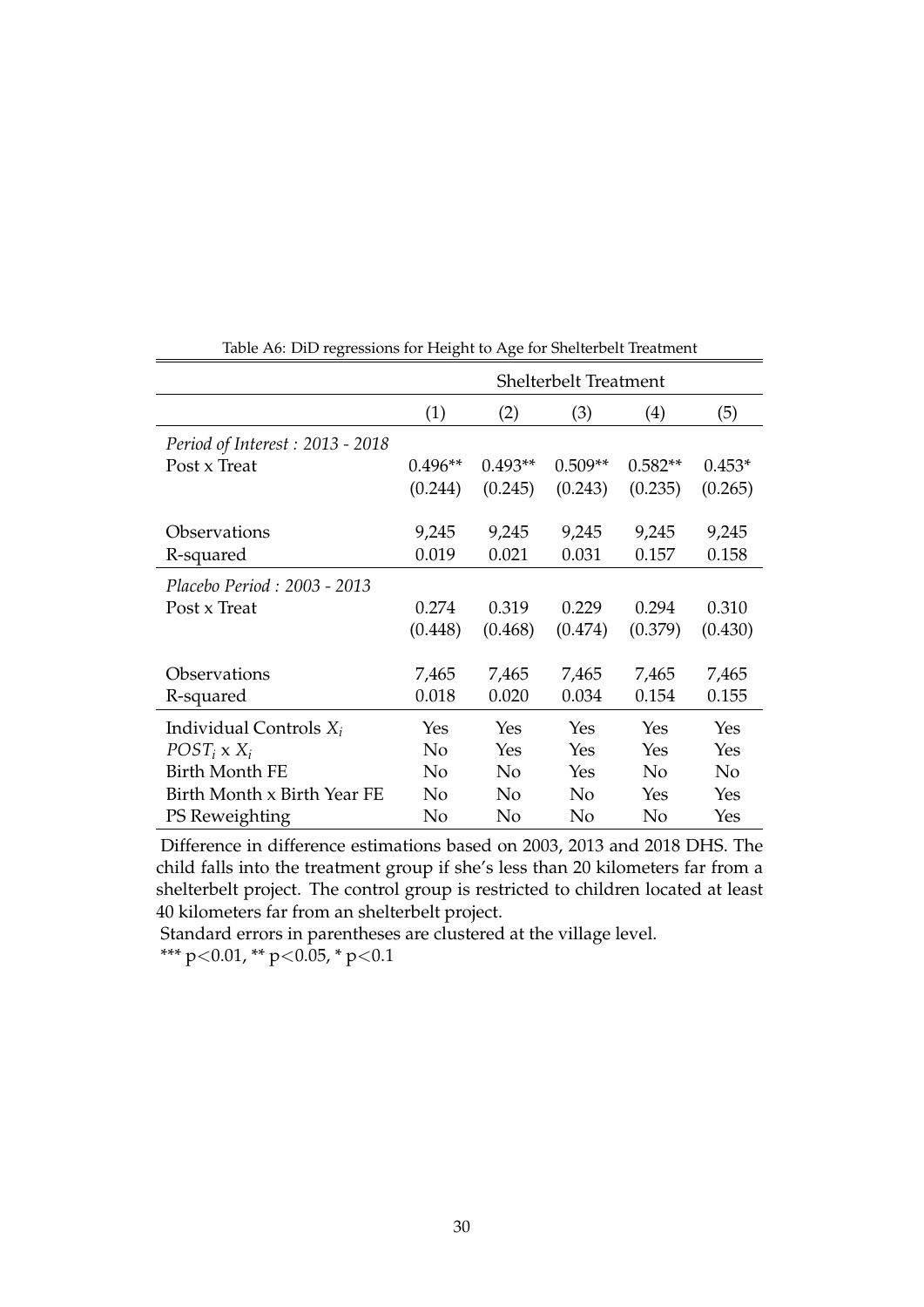## **E Appendix : Food Consumption per Adult Equivalent is Not Win-**

## **sorized**

<span id="page-30-0"></span>

|                                 | Orchard Treatment      |                |                |                       |                |                |                            |                |                |
|---------------------------------|------------------------|----------------|----------------|-----------------------|----------------|----------------|----------------------------|----------------|----------------|
|                                 | Total food consumption |                |                | Home food consumption |                |                | Purchased food consumption |                |                |
|                                 | (1)                    | (2)            | (3)            | (1)                   | (2)            | (3)            | (1)                        | (2)            | (3)            |
| Period of Interest: 2013 - 2016 |                        |                |                |                       |                |                |                            |                |                |
| Post x Treat                    | 11,020**               | 11,233**       | 11,674**       | 1,477                 | 1,534          | 1,415          | 9,543**                    | 9,699**        | 10,259**       |
|                                 | (5,396)                | (5, 193)       | (5,261)        | (1,150)               | (1,149)        | (1,141)        | (4,766)                    | (4,646)        | (4,743)        |
| Observations<br>R-squared       | 2,258<br>0.099         | 2,258<br>0.121 | 2,258<br>0.121 | 2,258<br>0.133        | 2,258<br>0.137 | 2,258<br>0.138 | 2,258<br>0.072             | 2,258<br>0.096 | 2,258<br>0.096 |
|                                 |                        |                |                |                       |                |                |                            |                |                |
| Placebo Period: 2011 - 2013     |                        |                |                |                       |                |                |                            |                |                |
| Post x Treat                    | $-6,236*$              | $-6,638*$      | $-6,948**$     | 289.2                 | 130.7          | 165.7          | $-6,525**$                 | $-6,769**$     | $-7,113**$     |
|                                 | (3, 475)               | (3, 464)       | (3,440)        | (902.3)               | (849.8)        | (891.4)        | (3, 147)                   | (3,226)        | (3,188)        |
| Observations                    | 2,379                  | 2,379          | 2,379          | 2,379                 | 2,379          | 2,379          | 2,379                      | 2,379          | 2,379          |
| R-squared                       | 0.154                  | 0.156          | 0.157          | 0.124                 | 0.132          | 0.133          | 0.129                      | 0.131          | 0.131          |
| Household Controls $X_i$        | Yes                    | Yes            | Yes            | Yes                   | Yes            | Yes            | Yes                        | Yes            | Yes            |
| $POST_i$ x $X_i$                | No                     | Yes            | Yes            | No                    | Yes            | Yes            | No                         | Yes            | Yes            |
| PS Reweighting                  | No                     | No             | Yes            | No                    | No             | Yes            | No                         | No             | Yes            |

#### Table A7: DiD regressions for Food consumption for Orchard Treatment

Difference in difference estimations based on 2011, 2013 and 2016 post-harvest LSMS. The household falls into the treatment group if it is less than 20 kilometres far from an orchard project. The weights for IPW are computed from covariates

X. The dependent variable, food consumption equivalent, is not winsorized anymore. Standard errors in parentheses are clustered at the village level.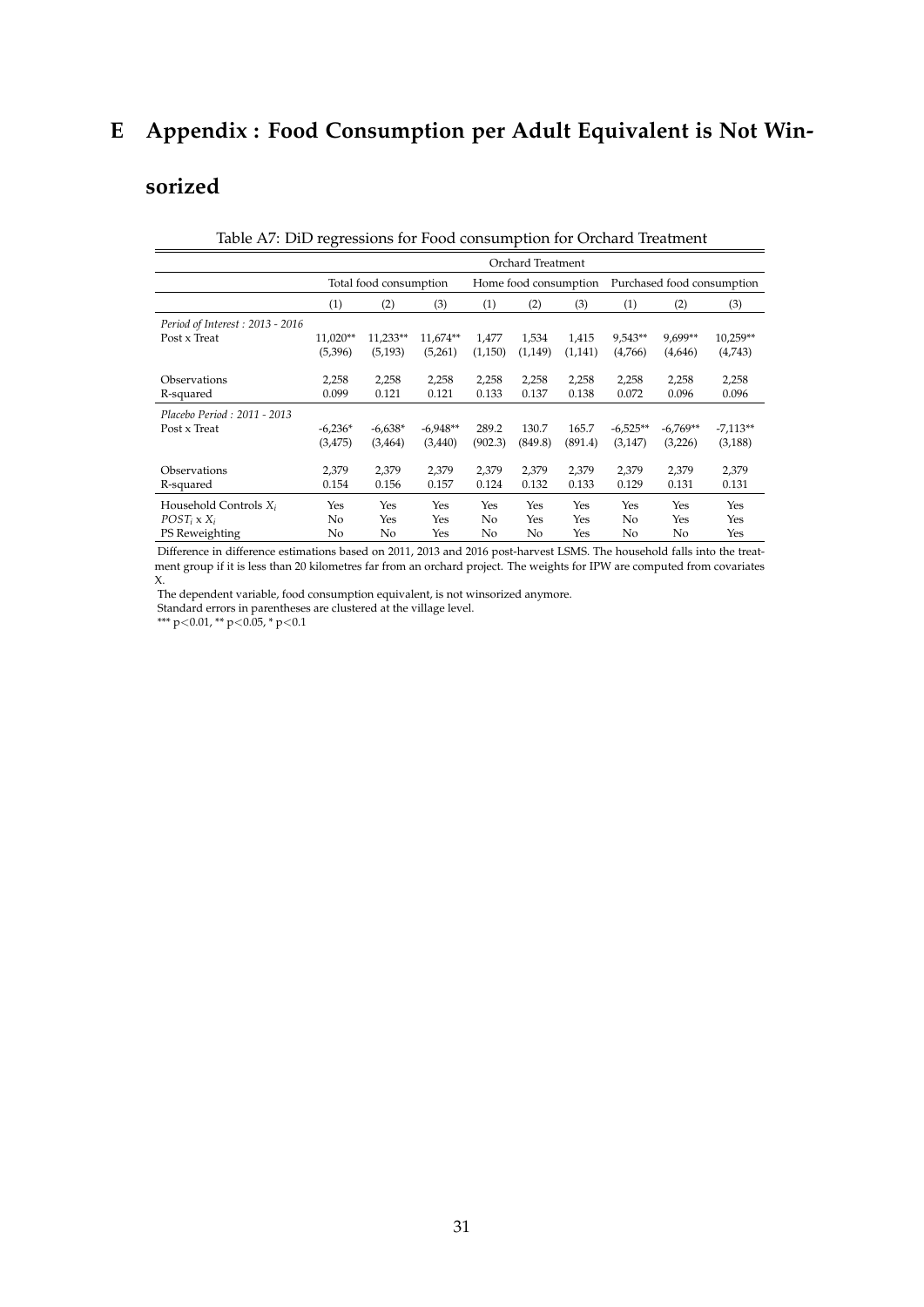<span id="page-31-0"></span>

|                                 | Shelterbelt Treatment  |          |          |                       |         |         |                            |          |          |
|---------------------------------|------------------------|----------|----------|-----------------------|---------|---------|----------------------------|----------|----------|
|                                 | Total food consumption |          |          | Home food consumption |         |         | Purchased food consumption |          |          |
|                                 | (1)                    | (2)      | (3)      | (1)                   | (2)     | (3)     | (1)                        | (2)      | (3)      |
| Period of Interest: 2013 - 2016 |                        |          |          |                       |         |         |                            |          |          |
| Post x Treat                    | 5,661                  | 9,002    | 8,262    | 44.91                 | 1,017   | 141.0   | 5,616                      | 7,985    | $8,121*$ |
|                                 | (6, 138)               | (5,968)  | (5,727)  | (1,391)               | (1,481) | (1,443) | (5,166)                    | (4,995)  | (4,718)  |
| Observations                    | 2,258                  | 2,258    | 2,258    | 2,258                 | 2,258   | 2,258   | 2,258                      | 2,258    | 2,258    |
| R-squared                       | 0.098                  | 0.120    | 0.124    | 0.132                 | 0.137   | 0.140   | 0.071                      | 0.095    | 0.097    |
| Placebo Period: 2011 - 2013     |                        |          |          |                       |         |         |                            |          |          |
| Post x Treat                    | $-118.1$               | $-880.7$ | $-226.3$ | 1,209                 | 291.6   | 1,391   | $-1,328$                   | $-1,172$ | $-1,617$ |
|                                 | (2, 142)               | (2,248)  | (2,021)  | (1,035)               | (1,105) | (1,072) | (1,684)                    | (1,881)  | (1,600)  |
| Observations                    | 2,379                  | 2,379    | 2.379    | 2,379                 | 2,379   | 2,379   | 2,379                      | 2,379    | 2,379    |
| R-squared                       | 0.153                  | 0.155    | 0.162    | 0.126                 | 0.133   | 0.139   | 0.128                      | 0.130    | 0.135    |
| Household Controls $X_i$        | Yes                    | Yes      | Yes      | Yes                   | Yes     | Yes     | Yes                        | Yes      | Yes      |
| $POST_i$ x $X_i$                | No                     | Yes      | Yes      | No                    | Yes     | Yes     | No                         | Yes      | Yes      |
| PS Reweighting                  | No                     | No       | Yes      | No                    | No      | Yes     | No                         | No       | Yes      |

Table A8: DiD regressions for Food consumption for Shelterbelt Treatment

Difference in difference estimations based on 2011, 2013 and 2016 post harvest LSMS. The household falls into the treatment group if it is less than 20 kilometres far from a shelterbelt project. The weights for IPW are computed from covariates X.

The dependent variable, food consumption equivalent, is not winsorized anymore.

Standard errors in parentheses are clustered at the village level.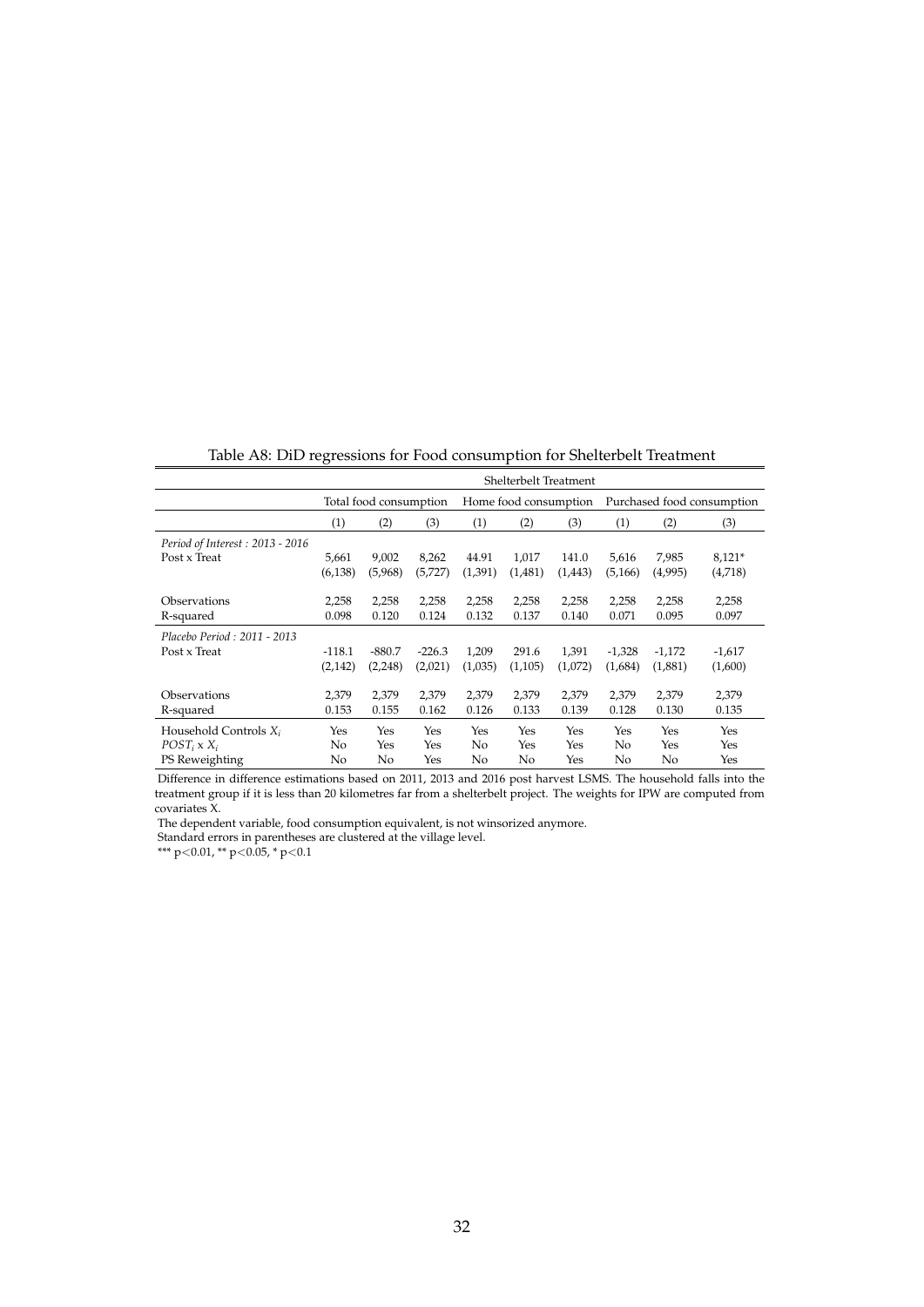## **F Appendix: Introducing 2008 DHS**

<span id="page-32-0"></span>

Figure A1: The evolution of height-to-age under two treatment definitions